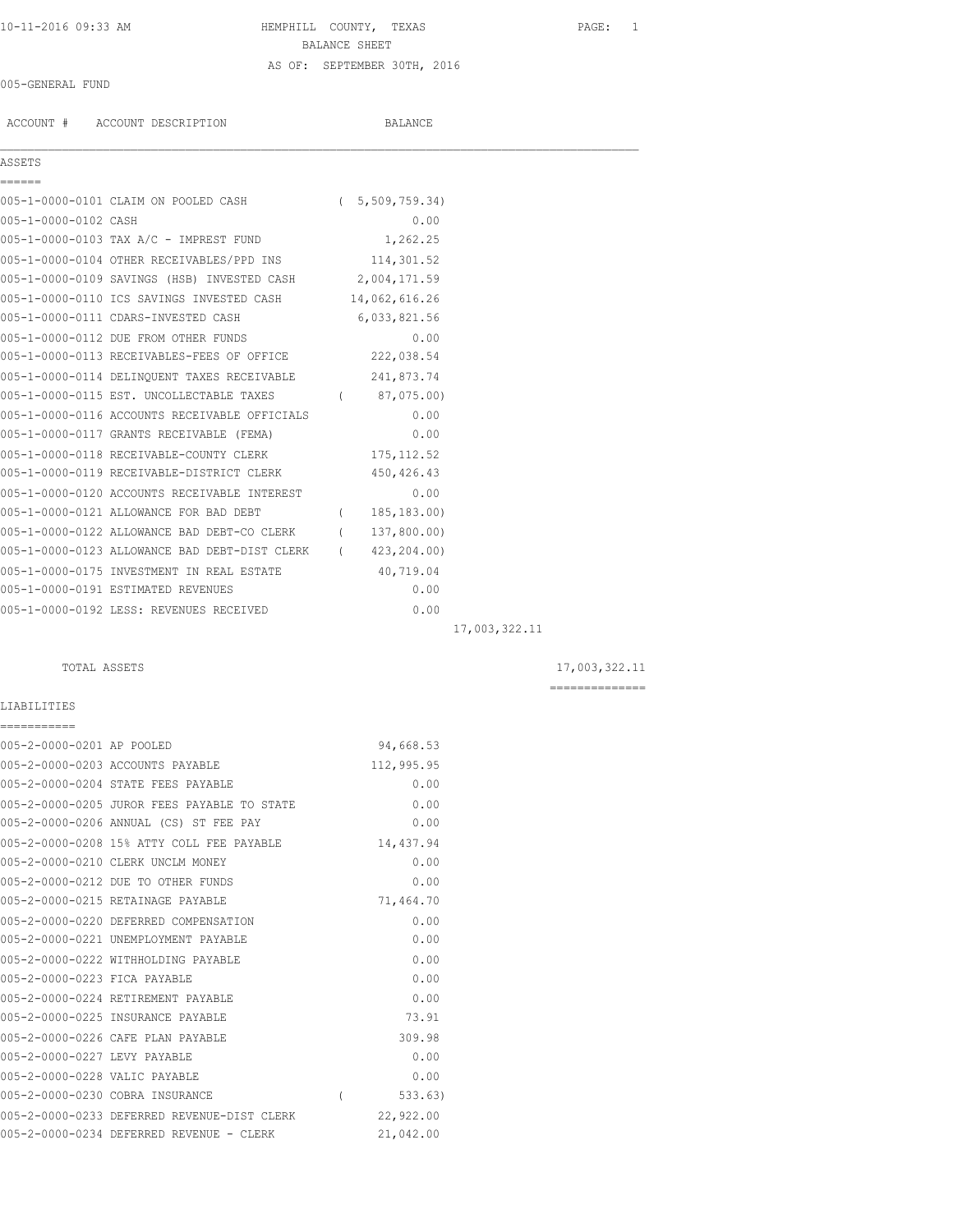10-11-2016 09:33 AM HEMPHILL COUNTY, TEXAS PAGE: 2 BALANCE SHEET

# AS OF: SEPTEMBER 30TH, 2016

#### 005-GENERAL FUND

|                                | ACCOUNT # ACCOUNT DESCRIPTION                        | BALANCE    |  |
|--------------------------------|------------------------------------------------------|------------|--|
|                                | 005-2-0000-0236 DEFERRED REVENUE - JP                | 23,377.00  |  |
|                                | 005-2-0000-0238 DEFERRED TAX REVENUE                 | 139,806.00 |  |
|                                | 005-2-0000-0261 SALES TAX REPORT                     | 0.00       |  |
| 005-2-0000-0281 APPROPRIATIONS |                                                      | 0.00       |  |
|                                | 005-2-0000-0282 LESS: EXPENDITURES                   | 0.00       |  |
|                                | 005-2-0000-0283 LESS: ENCUMBRANCES                   | 0.00       |  |
|                                | 005-2-0000-0290 PRIOR YR A/PAYABLE                   | 0.00       |  |
|                                | 005-2-0000-0301 1-CCC COURT COSTS COLLECTED 5,436.80 |            |  |
|                                | 005-2-0000-0306 6-BAIL BOND FEE                      | 54.00      |  |
|                                | 005-2-0000-0307 7-DNA CONVICTIONS                    | 0.00       |  |
|                                | 005-2-0000-0308 8-DNA CS COMM. SUPERVISION           | 0.00       |  |
|                                | 005-2-0000-0309 9-DNA JV TESTING FEE JV              | 0.00       |  |
|                                | 005-2-0000-0310 10-EMS TRAMA FUND                    | 214.40     |  |
|                                | 005-2-0000-0311 11-JPD-JUV PRO DIVERSION FEE         | 1.90       |  |
|                                | 005-2-0000-0312 12-JRF-JURY REIMBURSEMENT FEE        | 411.88     |  |
|                                | 005-2-0000-0313 13-IDF INDIGENT DEFENSE FEE          | 313.94     |  |
|                                | 005-2-0000-0314 14-MVF MOVING VIOLATION FEE          | 40.68      |  |
|                                | 005-2-0000-0315 15-STF STATE TRAFFIC FINE            | 1,538.78   |  |
|                                | 005-2-0000-0316 16-POF PEACE OFFICER FEES            | 79.02      |  |
|                                | 005-2-0000-0317 17-FTA FAILURE TO APPEAR             | 162.50     |  |
|                                | 005-2-0000-0318 18-JUD FUND CONSTITUTIONAL           | 30.37      |  |
|                                | 005-2-0000-0320 MCW-MOTOR CARRIER WT                 | 0.00       |  |
|                                | 005-2-0000-0321 TP-TIME  PAYMENT FEE                 | 82.42      |  |
|                                | 005-2-0000-0322 DRF-DRIVING RECORDS FEE              | 0.00       |  |
|                                | 005-2-0000-0323 JS-JUDICIAL SUPPORT FEE              | 753.73     |  |
|                                | 005-2-0000-0324 TPDF-TRUANCY PREV DIV FUND           | 204.23     |  |
|                                | 005-2-0000-0325 SPECIALTY COURT                      | 108.00     |  |
|                                | 005-2-0000-0326 7TH COURT OF APPEALS                 | 60.00      |  |
| 005-2-0000-0327 OMNIBASE       |                                                      | 66.00      |  |
| 005-2-0000-0328 PARKS&WILDLIFE |                                                      | 85.00      |  |
|                                | 005-2-0000-0329 CHILD SAFETY SEAT                    | 210.35     |  |
| 005-2-0000-0330 CISD           |                                                      | 25.00      |  |
| 005-2-0000-0331 TRAILEE/CASA   |                                                      | 30.00      |  |
|                                | 005-2-0000-0400 BIRTH-REMOTE ACCESS                  | 0.00       |  |
|                                | 005-2-0000-0410 1-BIRTH CERTIFICATE FEE              | 48.60      |  |
|                                | 005-2-0000-0420 2-MLF MARRIAGE LICENSE FEE           | 270.00     |  |
|                                | 005-2-0000-0430 3-DIM DEC OF INFORMAL MARRIAGE       | 0.00       |  |
|                                | 005-2-0000-0440 4-NDF NONDISCLOSURE FEES             | 0.00       |  |
|                                | 005-2-0000-0450 5-TCV-JUROR DONATIONS                | 0.00       |  |
|                                | 005-2-0000-0460 6-JUSTICE CTS-INDIGENT LEGAL         | 39.90      |  |
|                                | 005-2-0000-0470 7A-STATUTORY PROBATE                 | 0.00       |  |
|                                | 005-2-0000-0471 7B-JUDICIAL FUND FILING FEE          | 0.00       |  |
|                                | 005-2-0000-0480 8A-STATUTORY CO COURT                | 0.00       |  |
|                                | 005-2-0000-0481 8B-JUDICIAL FUND                     | 0.00       |  |
|                                | 005-2-0000-0490 9A-CONSTITUTIONAL CO COURT           | 52.25      |  |
|                                | 005-2-0000-0491 9B-JUDICIAL FUND FILING FEE          | 120.00     |  |
| 005-2-0000-0492 10A-DIVORCE    |                                                      | 179.00     |  |
|                                | 005-2-0000-0493 10B-OTHER THAN DIVORCE               | 247.50     |  |
|                                | 005-2-0000-0494 10C-INDIGENT LEGAL SERVICES          | 90.25      |  |

005-2-0000-0495 11-JUDICIAL SUPPORT FEE 504.00 005-2-0000-0496 SFP-ELECTRONIC FILING SYSTEM 554.88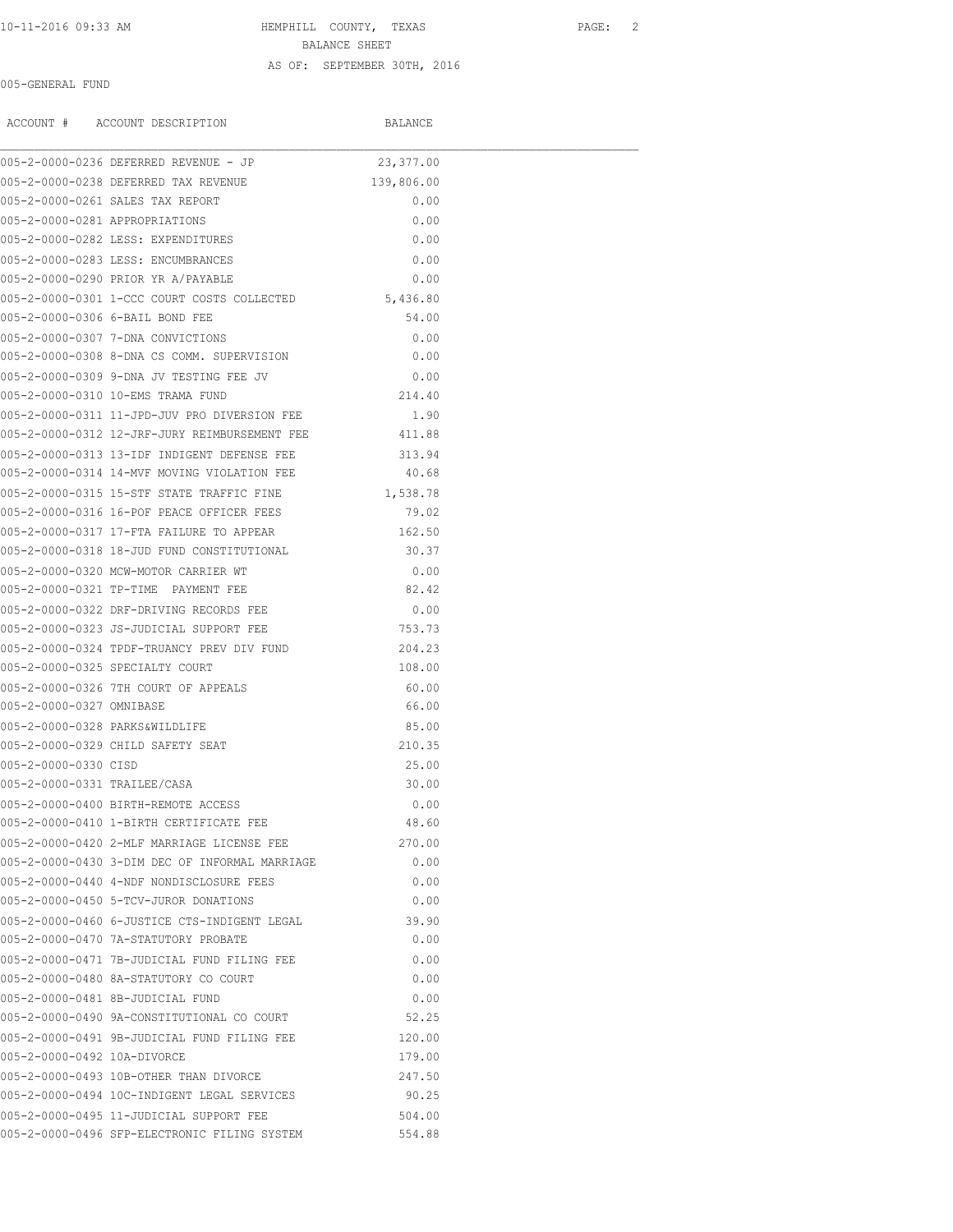10-11-2016 09:33 AM HEMPHILL COUNTY, TEXAS PAGE: 3 BALANCE SHEET AS OF: SEPTEMBER 30TH, 2016

005-GENERAL FUND

| ACCOUNT # ACCOUNT DESCRIPTION                     | BALANCE       |               |                 |
|---------------------------------------------------|---------------|---------------|-----------------|
| 005-2-0000-0497 TEXAS HOME VISITING PROGRAM       | 10.00         |               |                 |
| 005-2-1510-0221 UNEMPLOYMENT PAYABLE              | 0.00          |               |                 |
| 005-2-1520-0221 UNEMPLOYMENT PAYABLE              | 0.00          |               |                 |
| 005-2-1530-0221 UNEMPLOYMENT PAYABLE              | 0.00          |               |                 |
| 005-2-1540-0221 UNEMPLOYMENT PAYABLE              | 0.00          |               |                 |
| 005-2-2410-0221 UNEMPLOYMENT PAYABLE              | 0.00          |               |                 |
| 005-2-2500-0221 UNEMPLOYMENT PAYABLE              | 0.00          |               |                 |
| 005-2-2550-0221 UNEMPLOYMENT PAYABLE              | 0.00          |               |                 |
| 005-2-2560-0221 UNEMPLOYMENT PAYABLE              | 0.00          |               |                 |
| 005-2-3500-0221 UNEMPLOYMENT PAYABLE              | 0.00          |               |                 |
| 005-2-3600-0221 UNEMPLOYMENT PAYABLE              | 0.00          |               |                 |
| 005-2-7001-0221 UNEMPLOYMENT PAYABLE              | 0.00          |               |                 |
| TOTAL LIABILITIES                                 |               | 512,589.76    |                 |
| EOUITY                                            |               |               |                 |
| ======                                            |               |               |                 |
| 005-3-0000-0301 CURRENT FUND BALANCE              | 15,641,451.84 |               |                 |
| 005-3-0000-0302 BUDGETED FUND BALANCE             | 0.00          |               |                 |
| TOTAL BEGINNING EQUITY                            | 15,641,451.84 |               |                 |
| TOTAL REVENUE                                     | 8,540,685.11  |               |                 |
| TOTAL EXPENSES                                    | 7,691,404.60  |               |                 |
| TOTAL REVENUE OVER/(UNDER) EXPENSES 849,280.51    |               |               |                 |
| TOTAL EQUITY & REV. OVER/(UNDER) EXP.             |               | 16,490,732.35 |                 |
| TOTAL LIABILITIES, EQUITY & REV.OVER/(UNDER) EXP. |               |               | 17,003,322.11   |
|                                                   |               |               | --------------- |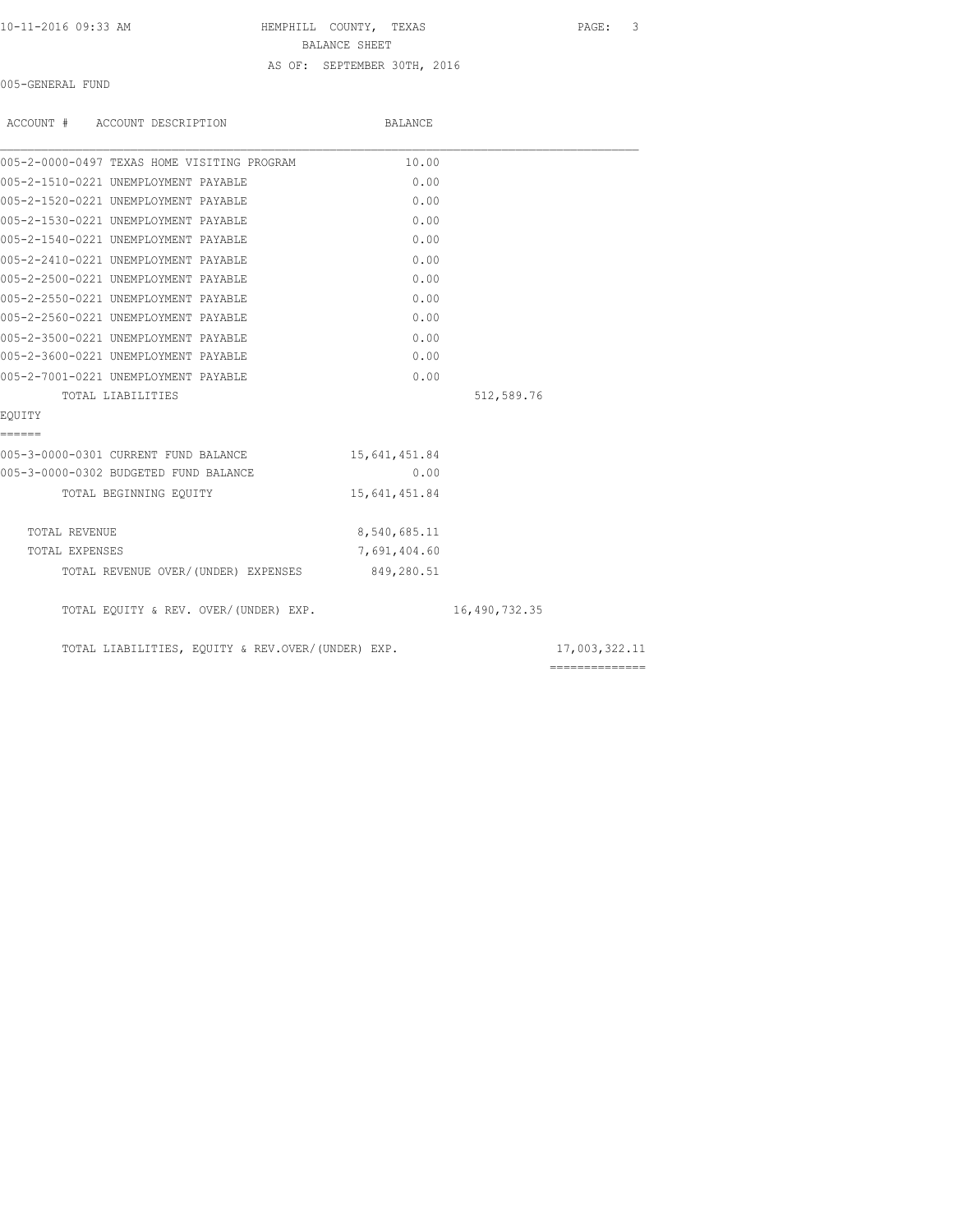| 10-11-2016 09:33 AM                               | HEMPHILL COUNTY, TEXAS                       |          | PAGE: 1        |
|---------------------------------------------------|----------------------------------------------|----------|----------------|
|                                                   | BALANCE SHEET<br>AS OF: SEPTEMBER 30TH, 2016 |          |                |
| 008-LAW LIBRARY                                   |                                              |          |                |
| ACCOUNT # ACCOUNT DESCRIPTION                     | BALANCE                                      |          |                |
| ASSETS                                            |                                              |          |                |
| ======<br>008-1-0000-0101 CLAIM ON POOLED CASH    | 4,940.26                                     |          |                |
| 008-1-0000-0102 CASH - LAW LIBRARY                | 0.00                                         |          |                |
| 008-1-0000-0191 ESTIMATED REVENUES                | 0.00                                         |          |                |
| 008-1-0000-0192 LESS: REVENUES RECEIVED           | 0.00                                         |          |                |
|                                                   |                                              | 4,940.26 |                |
| TOTAL ASSETS                                      |                                              |          | 4,940.26       |
| LIABILITIES                                       |                                              |          | -------------- |
| -----------                                       |                                              |          |                |
| 008-2-0000-0201 AP POOLED                         | 0.00                                         |          |                |
| 008-2-0000-0203 ACOUNTS PAYABLE                   | 0.00                                         |          |                |
| 008-2-0000-0222 PAYROLL W/H PAYABLE               | 0.00                                         |          |                |
| 008-2-0000-0223 PAYROLL FICA PAYABLE              | 0.00                                         |          |                |
| 008-2-0000-0224 PAYROLL RETIREMENT PAYABLE        | 0.00                                         |          |                |
| 008-2-0000-0225 PAYROLL INSURANCE PAYABLE         | 0.00                                         |          |                |
| 008-2-0000-0281 APPROPRIATIONS                    | 0.00                                         |          |                |
| 008-2-0000-0282 LESS: EXPENDITURES                | 0.00                                         |          |                |
| 008-2-0000-0283 LESS: ENCUMBRANCES                | 0.00                                         |          |                |
| 008-2-0000-0290 PRIOR YEAR PAYABLES               | 0.00                                         |          |                |
| TOTAL LIABILITIES                                 |                                              | 0.00     |                |
| EOUITY<br>------                                  |                                              |          |                |
| 008-3-0000-0301 CURRENT FUND BALANCE              | 4,499.26                                     |          |                |
| 008-3-0000-0302 BUDGETED FUND BALANCE             | 0.00                                         |          |                |
| TOTAL BEGINNING EOUITY                            | 4,499.26                                     |          |                |
| TOTAL REVENUE                                     | 2,205.00                                     |          |                |
| TOTAL EXPENSES                                    | 1,764.00                                     |          |                |
| TOTAL REVENUE OVER/(UNDER) EXPENSES               | 441.00                                       |          |                |
| TOTAL EQUITY & REV. OVER/(UNDER) EXP.             |                                              | 4,940.26 |                |
| TOTAL LIABILITIES, EOUITY & REV.OVER/(UNDER) EXP. |                                              |          | 4,940.26       |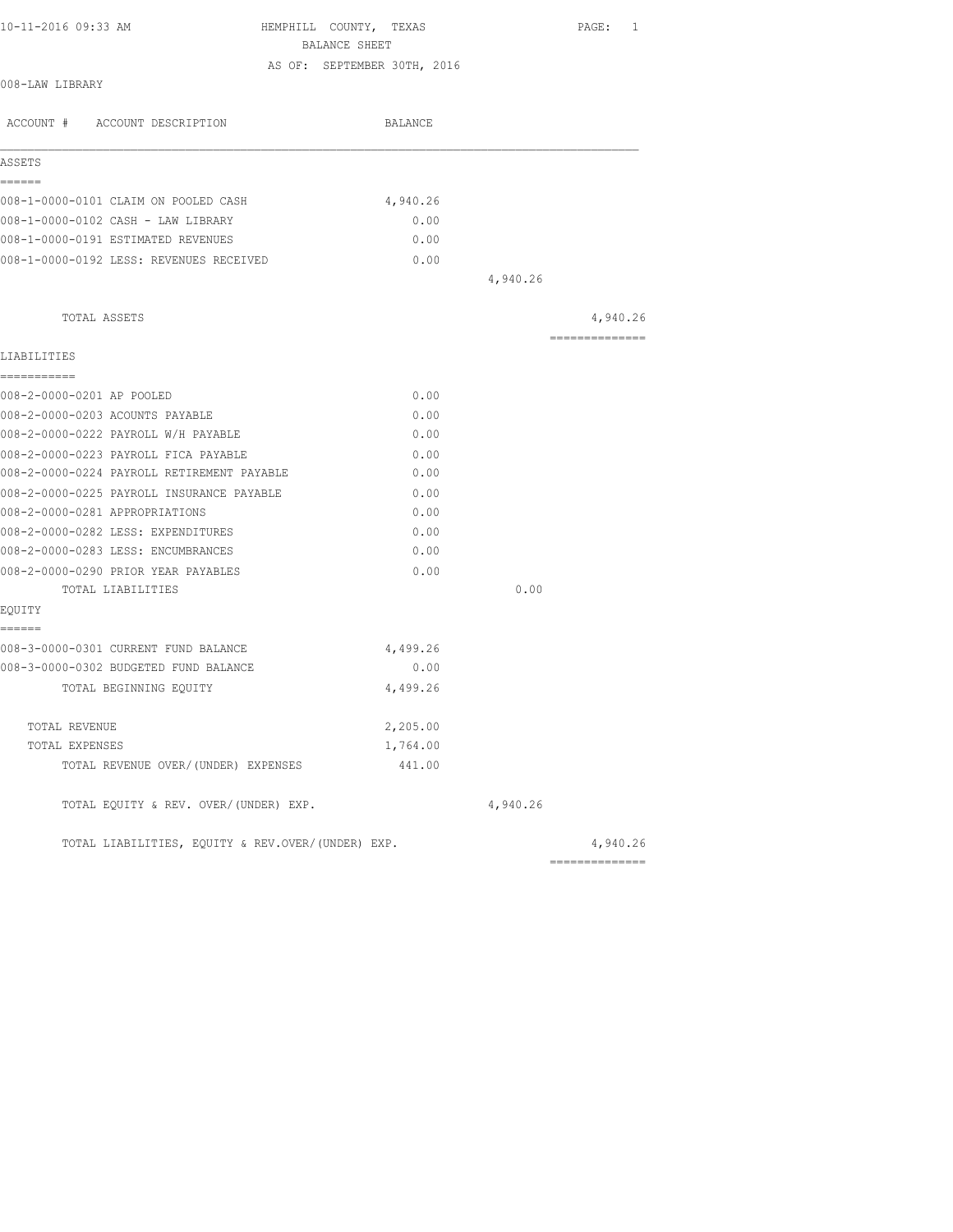| 10-11-2016 09:33 AM                               | HEMPHILL COUNTY, TEXAS<br>BALANCE SHEET |           | PAGE: 1                      |
|---------------------------------------------------|-----------------------------------------|-----------|------------------------------|
|                                                   | AS OF: SEPTEMBER 30TH, 2016             |           |                              |
| 009-SECURITY FEE                                  |                                         |           |                              |
| ACCOUNT # ACCOUNT DESCRIPTION                     | BALANCE                                 |           |                              |
| ASSETS                                            |                                         |           |                              |
| ======                                            |                                         |           |                              |
| 009-1-0000-0101 CLAIM ON POOLED CASH              | 61,921.08                               |           |                              |
| 009-1-0000-0102 CASH - COUNTY - SECURITY FEE      | 0.00                                    |           |                              |
| 009-1-0000-0191 ESTIMATED REVENUES                | 0.00                                    |           |                              |
| 009-1-0000-0192 LESS: REVENUES RECEIVED           | 0.00                                    |           |                              |
|                                                   |                                         | 61,921.08 |                              |
| TOTAL ASSETS                                      |                                         |           | 61,921.08                    |
| LIABILITIES                                       |                                         |           | --------------               |
| ===========                                       |                                         |           |                              |
| 009-2-0000-0201 AP POOLED                         | 0.00                                    |           |                              |
| 009-2-0000-0203 ACOUNTS PAYABLE                   | 0.00                                    |           |                              |
| 009-2-0000-0222 PAYROLL W/H PAYABLE               | 0.00                                    |           |                              |
| 009-2-0000-0223 PAYROLL FICA PAYABLE              | 0.00                                    |           |                              |
| 009-2-0000-0224 PAYROLL RETIREMENT PAYABLE        | 0.00                                    |           |                              |
| 009-2-0000-0225 PAYROLL INSURANCE PAYABLE         | 0.00                                    |           |                              |
| 009-2-0000-0281 APPROPRIATIONS                    | 0.00                                    |           |                              |
| 009-2-0000-0282 LESS: EXPENDITURES                | 0.00                                    |           |                              |
| 009-2-0000-0283 LESS: ENCUMBRANCES                | 0.00                                    |           |                              |
| 009-2-0000-0290 PRIOR YR A/PAYABLE                | 0.00                                    |           |                              |
| TOTAL LIABILITIES                                 |                                         | 0.00      |                              |
| EQUITY<br>======                                  |                                         |           |                              |
| 009-3-0000-0301 CURRENT FUND BALANCE              | 65, 131.85                              |           |                              |
| 009-3-0000-0302 BUDGETED FUND BALANCE             | 0.00                                    |           |                              |
| TOTAL BEGINNING EQUITY                            | 65, 131.85                              |           |                              |
| TOTAL REVENUE                                     | 4,506.58                                |           |                              |
| TOTAL EXPENSES                                    | 7,717.35                                |           |                              |
| TOTAL REVENUE OVER/(UNDER) EXPENSES (             | 3, 210.77)                              |           |                              |
| TOTAL EQUITY & REV. OVER/(UNDER) EXP.             |                                         | 61,921.08 |                              |
| TOTAL LIABILITIES, EQUITY & REV.OVER/(UNDER) EXP. |                                         |           | 61,921.08<br>--------------- |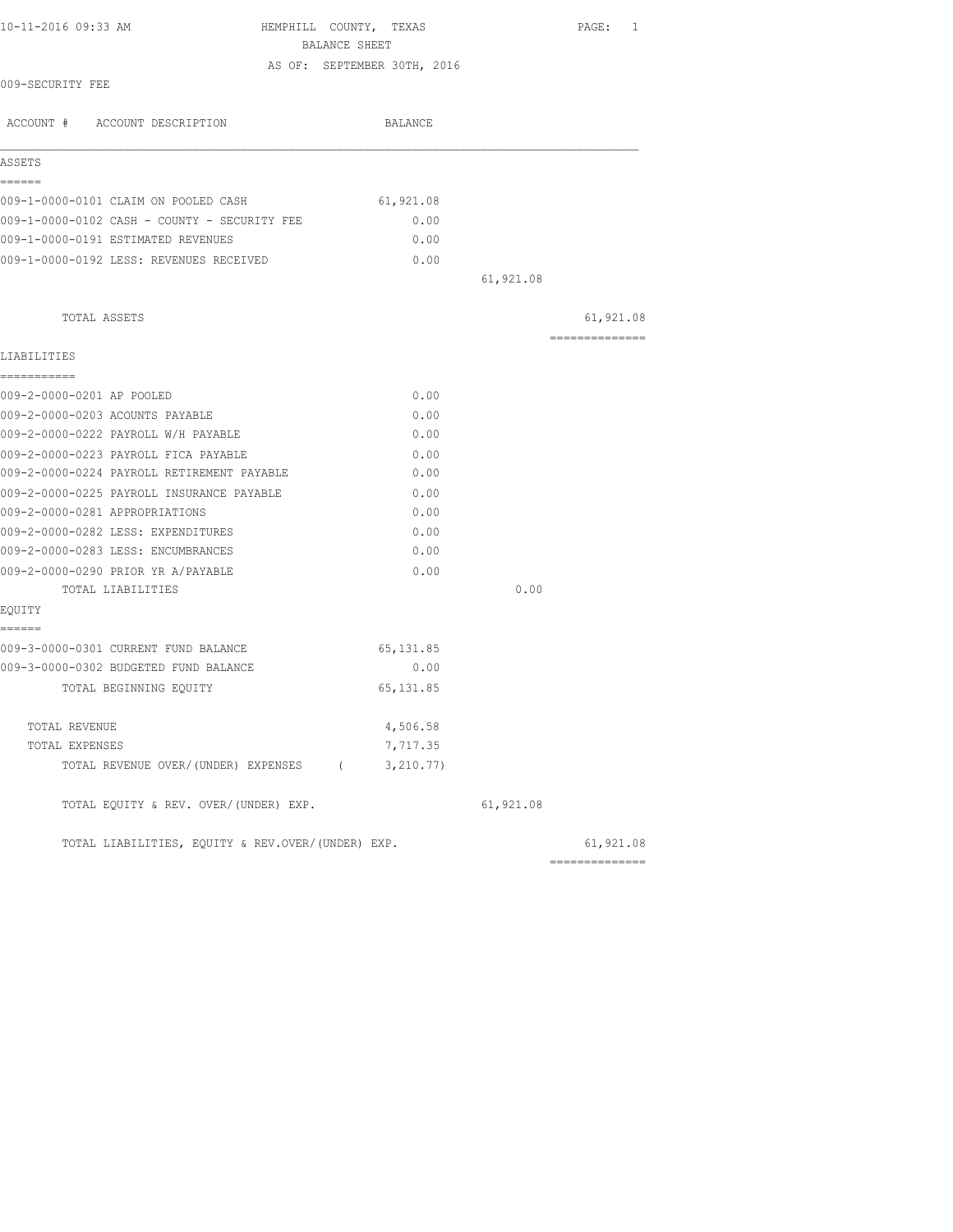HEMPHILL COUNTY, TEXAS PAGE: 1

BALANCE SHEET

### AS OF: SEPTEMBER 30TH, 2016

| 010-AIRPORT |  |
|-------------|--|
|-------------|--|

| ACCOUNT # ACCOUNT DESCRIPTION                                                           | BALANCE                |             |                                                                                                                                                                                                                                                                                                                                                                                                                                                                                        |
|-----------------------------------------------------------------------------------------|------------------------|-------------|----------------------------------------------------------------------------------------------------------------------------------------------------------------------------------------------------------------------------------------------------------------------------------------------------------------------------------------------------------------------------------------------------------------------------------------------------------------------------------------|
| ASSETS                                                                                  |                        |             |                                                                                                                                                                                                                                                                                                                                                                                                                                                                                        |
| ======                                                                                  |                        |             |                                                                                                                                                                                                                                                                                                                                                                                                                                                                                        |
| 010-1-0000-0102 CASH - AIRPORT                                                          | 300, 126.91            |             |                                                                                                                                                                                                                                                                                                                                                                                                                                                                                        |
| 010-1-0000-0104 AIRPORT PREPAID INSURANCE                                               | 0.00                   |             |                                                                                                                                                                                                                                                                                                                                                                                                                                                                                        |
| 010-1-0000-0110 INVESTED CASH/YR 2000                                                   | 0.00                   |             |                                                                                                                                                                                                                                                                                                                                                                                                                                                                                        |
| 010-1-0000-0111 INVESTED CASH/AIRPORT<br>010-1-0000-0191 ESTIMATED REVENUES             | 0.00<br>0.00           |             |                                                                                                                                                                                                                                                                                                                                                                                                                                                                                        |
|                                                                                         |                        |             |                                                                                                                                                                                                                                                                                                                                                                                                                                                                                        |
| 010-1-0000-0192 LESS: REVENUES RECEIVED                                                 | 0.00                   | 300, 126.91 |                                                                                                                                                                                                                                                                                                                                                                                                                                                                                        |
| TOTAL ASSETS                                                                            |                        |             | 300, 126.91                                                                                                                                                                                                                                                                                                                                                                                                                                                                            |
|                                                                                         |                        |             | ==============                                                                                                                                                                                                                                                                                                                                                                                                                                                                         |
| LIABILITIES                                                                             |                        |             |                                                                                                                                                                                                                                                                                                                                                                                                                                                                                        |
| ===========                                                                             |                        |             |                                                                                                                                                                                                                                                                                                                                                                                                                                                                                        |
| 010-2-0000-0203 ACCOUNTS PAYABLE                                                        | 2,074.22               |             |                                                                                                                                                                                                                                                                                                                                                                                                                                                                                        |
| 010-2-0000-0222 PAYROLL W/H PAYABLE                                                     | 0.00                   |             |                                                                                                                                                                                                                                                                                                                                                                                                                                                                                        |
| 010-2-0000-0223 PAYROLL FICA PAYABLE                                                    | 0.00                   |             |                                                                                                                                                                                                                                                                                                                                                                                                                                                                                        |
| 010-2-0000-0224 PAYROLL RETIREMENT PAYABLE<br>010-2-0000-0225 PAYROLL INSURANCE PAYABLE | 0.00<br>0.00           |             |                                                                                                                                                                                                                                                                                                                                                                                                                                                                                        |
|                                                                                         |                        |             |                                                                                                                                                                                                                                                                                                                                                                                                                                                                                        |
| 010-2-0000-0235 DUE TO GENERAL FUND<br>010-2-0000-0281 APPROPRIATIONS                   | 0.00<br>0.00           |             |                                                                                                                                                                                                                                                                                                                                                                                                                                                                                        |
| 010-2-0000-0282 LESS: EXPENDITURES                                                      | 0.00                   |             |                                                                                                                                                                                                                                                                                                                                                                                                                                                                                        |
| 010-2-0000-0283 LESS: ENCUMBRANCES                                                      | 0.00                   |             |                                                                                                                                                                                                                                                                                                                                                                                                                                                                                        |
| 010-2-0000-0290 PRIOR YR A/PAYABLE                                                      | 50,000.00)<br>$\left($ |             |                                                                                                                                                                                                                                                                                                                                                                                                                                                                                        |
| TOTAL LIABILITIES                                                                       | $\left($               | 47,925.78)  |                                                                                                                                                                                                                                                                                                                                                                                                                                                                                        |
| EQUITY                                                                                  |                        |             |                                                                                                                                                                                                                                                                                                                                                                                                                                                                                        |
| ------<br>010-3-0000-0301 CURRENT FUND BALANCE                                          | 290,600.57             |             |                                                                                                                                                                                                                                                                                                                                                                                                                                                                                        |
| 010-3-0000-0302 BUDGETED FUND BALANCE                                                   | 0.00                   |             |                                                                                                                                                                                                                                                                                                                                                                                                                                                                                        |
| TOTAL BEGINNING EOUITY                                                                  | 290,600.57             |             |                                                                                                                                                                                                                                                                                                                                                                                                                                                                                        |
| TOTAL REVENUE                                                                           | 267, 478.18            |             |                                                                                                                                                                                                                                                                                                                                                                                                                                                                                        |
| TOTAL EXPENSES                                                                          | 210,026.06             |             |                                                                                                                                                                                                                                                                                                                                                                                                                                                                                        |
| TOTAL REVENUE OVER/(UNDER) EXPENSES                                                     | 57,452.12              |             |                                                                                                                                                                                                                                                                                                                                                                                                                                                                                        |
| TOTAL EQUITY & REV. OVER/(UNDER) EXP.                                                   |                        | 348,052.69  |                                                                                                                                                                                                                                                                                                                                                                                                                                                                                        |
| TOTAL LIABILITIES, EQUITY & REV.OVER/(UNDER) EXP.                                       |                        |             | 300,126.91                                                                                                                                                                                                                                                                                                                                                                                                                                                                             |
|                                                                                         |                        |             | $\begin{array}{cccccccccc} \multicolumn{2}{c}{} & \multicolumn{2}{c}{} & \multicolumn{2}{c}{} & \multicolumn{2}{c}{} & \multicolumn{2}{c}{} & \multicolumn{2}{c}{} & \multicolumn{2}{c}{} & \multicolumn{2}{c}{} & \multicolumn{2}{c}{} & \multicolumn{2}{c}{} & \multicolumn{2}{c}{} & \multicolumn{2}{c}{} & \multicolumn{2}{c}{} & \multicolumn{2}{c}{} & \multicolumn{2}{c}{} & \multicolumn{2}{c}{} & \multicolumn{2}{c}{} & \multicolumn{2}{c}{} & \multicolumn{2}{c}{} & \mult$ |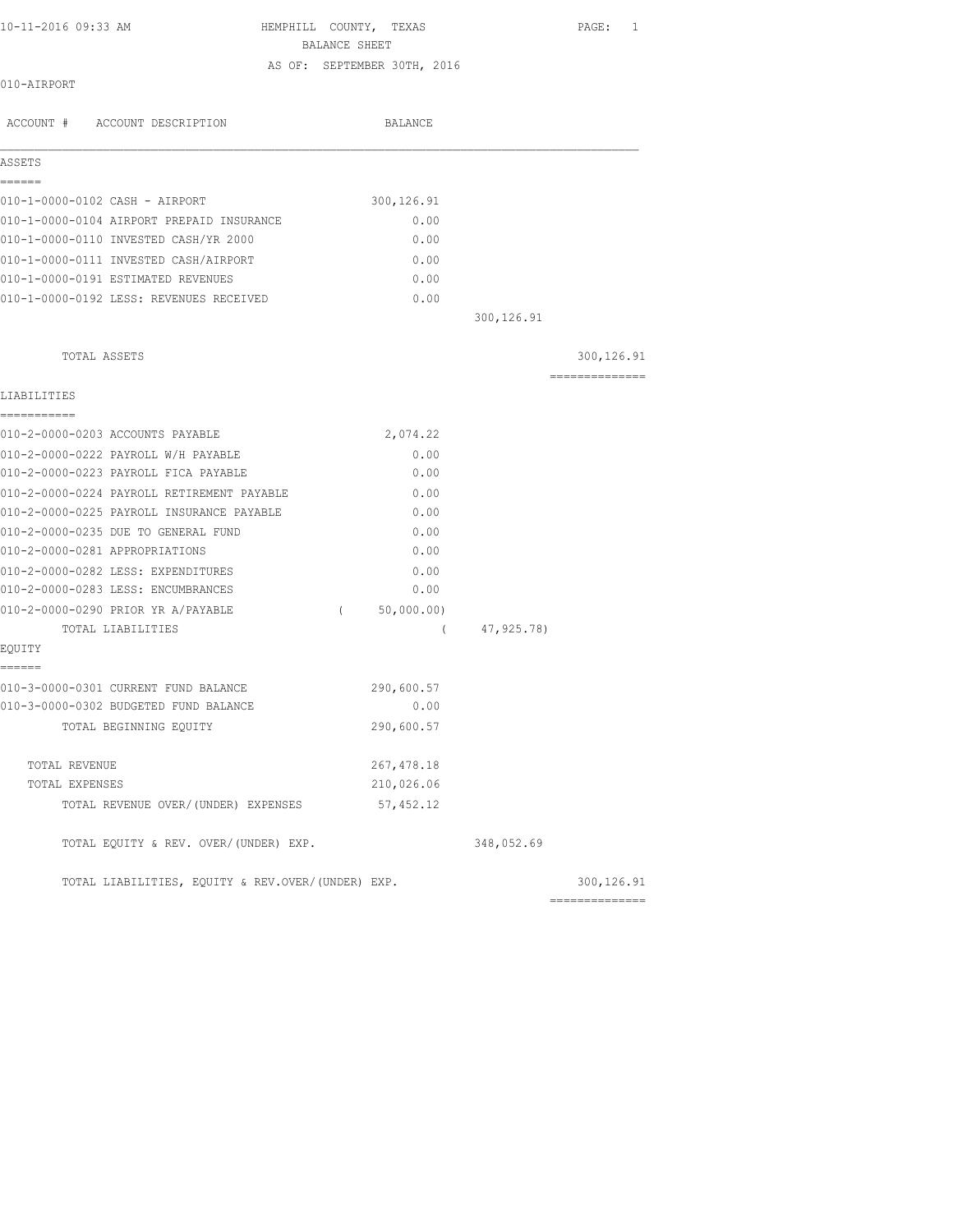| 10-11-2016 09:33 AM     | HEMPHILL COUNTY, TEXAS      |  | PAGE: 1 |  |
|-------------------------|-----------------------------|--|---------|--|
|                         | BALANCE SHEET               |  |         |  |
|                         | AS OF: SEPTEMBER 30TH, 2016 |  |         |  |
| 011-ROAD & BRIDGE PCT 1 |                             |  |         |  |

| ACCOUNT # ACCOUNT DESCRIPTION              | <b>BALANCE</b> |  |
|--------------------------------------------|----------------|--|
| ASSETS                                     |                |  |
|                                            |                |  |
| 011-1-0000-0101 CLAIM ON POOLED CASH       | 919,742.39     |  |
| 011-1-0000-0102 CASH - ROAD & BRIDGE PCT 1 | 0.00           |  |
| 011-1-0000-0104 PCT 1 PREPAID INSURANCE    | 432.12         |  |
| 011-1-0000-0110 INVESTMENTS                | 0.00           |  |
| 011-1-0000-0118 PROPERTY TAX RECEIVABLE    | 12,401.95      |  |
| 011-1-0000-0121 ALLOWANCE FOR BAD DEBT     | 4,464.78)      |  |
| 011-1-0000-0191 ESTIMATED REVENUES         | 0.00           |  |
| 011-1-0000-0192 LESS: REVENUES RECEIVED    | 0.00           |  |
|                                            | 928, 111.68    |  |

| TOTAL ASSETS                                      |             |            | 928, 111.68     |
|---------------------------------------------------|-------------|------------|-----------------|
| LIABILITIES<br>-----------                        |             |            | --------------- |
| 011-2-0000-0201 AP POOLED                         | 3,090.21    |            |                 |
| 011-2-0000-0203 ACOUNTS PAYABLE                   | 0.00        |            |                 |
| 011-2-0000-0211 DUE FROM OTHER FUNDS              | 0.00        |            |                 |
| 011-2-0000-0220 DEFERRED COMPENSATION             | 0.00        |            |                 |
| 011-2-0000-0222 WITHHOLDING PAYABLE               | 0.00        |            |                 |
| 011-2-0000-0223 FICA PAYABLE                      | 0.00        |            |                 |
| 011-2-0000-0224 RETIREMENT PAYABLE                | 0.00        |            |                 |
| 011-2-0000-0225 INSURANCE PAYABLE                 | 0.00        |            |                 |
| 011-2-0000-0226 CAFE PLAN PAYABLE                 | 197.22      |            |                 |
| 011-2-0000-0228 VALIC PAYABLE                     | 0.00        |            |                 |
| 011-2-0000-0230 DEFERRED REVENUE                  | 7,143.68    |            |                 |
| 011-2-0000-0281 APPROPRIATIONS                    | 0.00        |            |                 |
| 011-2-0000-0282 LESS: EXPENDITURES                | 0.00        |            |                 |
| 011-2-0000-0283 LESS: ENCUMBRANCES                | 0.00        |            |                 |
| 011-2-0000-0290 PRIOR YR A/PAYABLE                | 0.00        |            |                 |
| 011-2-4011-0221 UNEMPLOYMENT PAYABLE              | 0.00        |            |                 |
| TOTAL LIABILITIES                                 |             | 10,431.11  |                 |
| EOUITY                                            |             |            |                 |
| ======                                            |             |            |                 |
| 011-3-0000-0301 CURRENT FUND BALANCE              | 763, 225.44 |            |                 |
| 011-3-0000-0302 BUDGETED FUND BALANCE             | 0.00        |            |                 |
| TOTAL BEGINNING EQUITY                            | 763, 225.44 |            |                 |
| TOTAL REVENUE                                     | 484,505.48  |            |                 |
| TOTAL EXPENSES                                    | 330,050.35  |            |                 |
| TOTAL REVENUE OVER/(UNDER) EXPENSES               | 154,455.13  |            |                 |
| TOTAL EQUITY & REV. OVER/(UNDER) EXP.             |             | 917,680.57 |                 |
| TOTAL LIABILITIES, EQUITY & REV.OVER/(UNDER) EXP. |             |            | 928, 111.68     |
|                                                   |             |            | ==============  |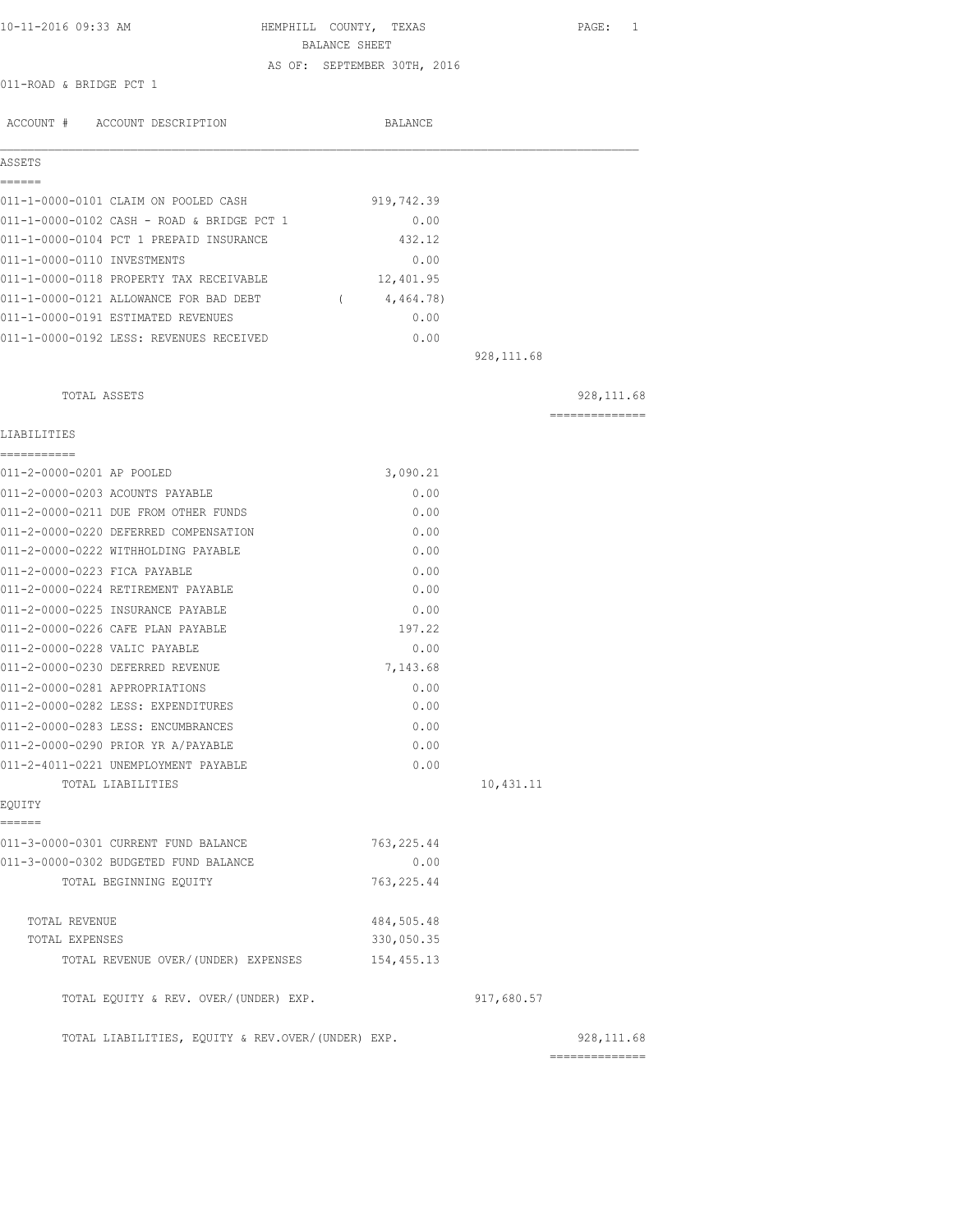| 10-11-2016 09:33 AM                               |               |          | HEMPHILL COUNTY, TEXAS      |              | PAGE: 1        |
|---------------------------------------------------|---------------|----------|-----------------------------|--------------|----------------|
|                                                   | BALANCE SHEET |          |                             |              |                |
|                                                   |               |          | AS OF: SEPTEMBER 30TH, 2016 |              |                |
| 012-ROAD & BRIDGE PCT 2                           |               |          |                             |              |                |
|                                                   |               |          | BALANCE                     |              |                |
| ACCOUNT # ACCOUNT DESCRIPTION                     |               |          |                             |              |                |
| ASSETS                                            |               |          |                             |              |                |
| ======<br>012-1-0000-0101 CLAIM ON POOLED CASH    |               |          | 1,263,561.80                |              |                |
| 012-1-0000-0102 CASH - ROAD & BRIDGE PCT 2        |               |          | 0.00                        |              |                |
| 012-1-0000-0104 PCT 2 PREPAID INSURANCE           |               |          | 432.12                      |              |                |
| 012-1-0000-0110 INVESTMENTS                       |               |          | 0.00                        |              |                |
| 012-1-0000-0118 PROPERTY TAX RECEIVABLE           |               |          | 13,110.63                   |              |                |
| 012-1-0000-0121 ALLOWANCE FOR BAD DEBT            |               | $\left($ | 4,719.91)                   |              |                |
| 012-1-0000-0191 ESTIMATED REVENUES                |               |          | 0.00                        |              |                |
| 012-1-0000-0192 LESS: REVENUES RECEIVED           |               |          | 0.00                        |              |                |
|                                                   |               |          |                             | 1,272,384.64 |                |
|                                                   |               |          |                             |              |                |
| TOTAL ASSETS                                      |               |          |                             |              | 1,272,384.64   |
| LIABILITIES                                       |               |          |                             |              | ============== |
|                                                   |               |          |                             |              |                |
| 012-2-0000-0201 AP POOLED                         |               |          | 11,046.63                   |              |                |
| 012-2-0000-0203 ACOUNTS PAYABLE                   |               |          | 0.00                        |              |                |
| 012-2-0000-0211 DUE FROM OTHER FUNDS              |               |          | 0.00                        |              |                |
| 012-2-0000-0220 DEFERRED COMPENSATION             |               |          | 0.00                        |              |                |
| 012-2-0000-0222 WITHHOLDING PAYABLE               |               |          | 0.00                        |              |                |
| 012-2-0000-0223 FICA PAYABLE                      |               |          | 0.00                        |              |                |
| 012-2-0000-0224 RETIREMENT PAYABLE                |               |          | 0.00                        |              |                |
| 012-2-0000-0225 INSURANCE PAYABLE                 |               |          | 8.96                        |              |                |
| 012-2-0000-0226 CAFE PLAN PAYABLE                 | <sup>-</sup>  |          | 216.70)                     |              |                |
| 012-2-0000-0227 LEVY PAYABLE                      |               |          | 598.00                      |              |                |
| 012-2-0000-0228 VAL DEF                           |               |          | 0.00                        |              |                |
| 012-2-0000-0230 DEFERRED REVENUE                  |               |          | 7,551.89                    |              |                |
| 012-2-0000-0281 APPROPRIATIONS                    |               |          | 0.00                        |              |                |
| 012-2-0000-0282 LESS: EXPENDITURES                |               |          | 0.00                        |              |                |
| 012-2-0000-0283 LESS: ENCUMBRANCES                |               |          | 0.00                        |              |                |
| 012-2-0000-0290 PRIOR YR A/PAYABLE                |               |          | 0.00                        |              |                |
| 012-2-4012-0221 UNEMPLOYMENT PAYABLE              |               |          | 0.00                        |              |                |
| TOTAL LIABILITIES                                 |               |          |                             | 18,988.78    |                |
| EQUITY                                            |               |          |                             |              |                |
| ======<br>012-3-0000-0301 CURRENT FUND BALANCE    |               |          | 1,227,598.62                |              |                |
| 012-3-0000-0302 BUDGETED FUND BALANCE             |               |          | 0.00                        |              |                |
| TOTAL BEGINNING EOUITY                            |               |          | 1,227,598.62                |              |                |
|                                                   |               |          |                             |              |                |
| TOTAL REVENUE                                     |               |          | 509,229.01                  |              |                |
| TOTAL EXPENSES                                    |               |          | 483, 431.77                 |              |                |
| TOTAL REVENUE OVER/(UNDER) EXPENSES               |               |          | 25,797.24                   |              |                |
| TOTAL EQUITY & REV. OVER/(UNDER) EXP.             |               |          |                             | 1,253,395.86 |                |
| TOTAL LIABILITIES, EQUITY & REV.OVER/(UNDER) EXP. |               |          |                             |              | 1,272,384.64   |
|                                                   |               |          |                             |              |                |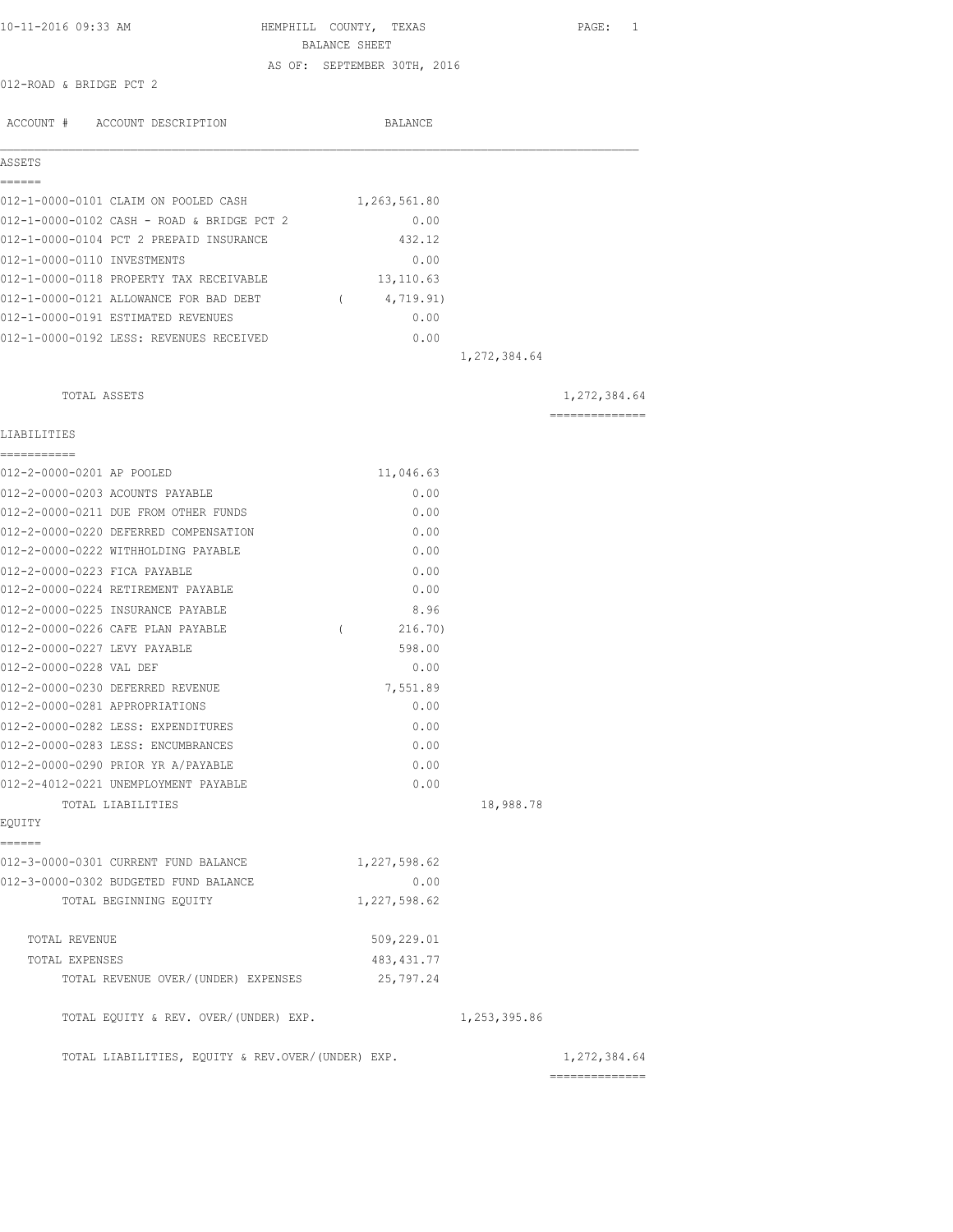| 10-11-2016 09:33 AM                               | HEMPHILL COUNTY, TEXAS<br>BALANCE SHEET |                | PAGE: 1        |
|---------------------------------------------------|-----------------------------------------|----------------|----------------|
|                                                   | AS OF: SEPTEMBER 30TH, 2016             |                |                |
| 013-ROAD & BRIDGE PCT 3                           |                                         |                |                |
|                                                   |                                         |                |                |
| ACCOUNT # ACCOUNT DESCRIPTION                     | BALANCE                                 |                |                |
| ASSETS                                            |                                         |                |                |
| ======                                            |                                         |                |                |
| 013-1-0000-0101 CLAIM ON POOLED CASH              | 1,091,788.68                            |                |                |
| 013-1-0000-0102 CASH - ROAD & BRIDGE PCT 3        | 0.00                                    |                |                |
| 013-1-0000-0104 PCT 3 PREPAID INSURANCE           | 720.20                                  |                |                |
| 013-1-0000-0110 INVESTMENTS                       | 0.00                                    |                |                |
| 013-1-0000-0118 PROPERTY TAX RECEIVABLE           | 23,386.53                               |                |                |
| 013-1-0000-0121 ALLOWANCE FOR BAD DEBT            | 8,419.29)<br>$\sqrt{2}$                 |                |                |
| 013-1-0000-0191 ESTIMATED REVENUES                | 0.00                                    |                |                |
| 013-1-0000-0192 LESS: REVENUES RECEIVED           | 0.00                                    |                |                |
|                                                   |                                         | 1, 107, 476.12 |                |
| TOTAL ASSETS                                      |                                         |                | 1,107,476.12   |
| LIABILITIES                                       |                                         |                | ============== |
| -----------<br>013-2-0000-0201 AP POOLED          | 12,375.53                               |                |                |
| 013-2-0000-0203 ACOUNTS PAYABLE                   | 70,045.74                               |                |                |
| 013-2-0000-0211 DUE FROM OTHER FUNDS              | 0.00                                    |                |                |
| 013-2-0000-0222 WITHHOLDING PAYABLE               | 0.00                                    |                |                |
| 013-2-0000-0223 FICA PAYABLE                      | 0.00                                    |                |                |
| 013-2-0000-0224 RETIREMENT PAYABLE                | 0.00                                    |                |                |
| 013-2-0000-0225 INSURANCE PAYABLE                 | $\left($<br>10.00)                      |                |                |
| 013-2-0000-0226 CAFE PLAN PAYABLE                 | 1,352.01                                |                |                |
| 013-2-0000-0227 LEVY PAYABLE                      | 0.00                                    |                |                |
| 013-2-0000-0230 DEFERRED REVENUE                  | 13,470.93                               |                |                |
| 013-2-0000-0281 APPROPRIATIONS                    | 0.00                                    |                |                |
| 013-2-0000-0282 LESS: EXPENDITURES                | 0.00                                    |                |                |
| 013-2-0000-0283 LESS: ENCUMBRANCES                | 0.00                                    |                |                |
| 013-2-0000-0290 PRIOR YR A/PAYABLE                | 0.00                                    |                |                |
| 013-2-4013-0221 UNEMPLOYMENT PAYABLE              | 0.00                                    |                |                |
| TOTAL LIABILITIES                                 |                                         | 97, 234.21     |                |
| EOUITY                                            |                                         |                |                |
| ======                                            |                                         |                |                |
| 013-3-0000-0301 CURRENT FUND BALANCE              | 628,180.01                              |                |                |
| 013-3-0000-0302 BUDGETED FUND BALANCE             | 0.00                                    |                |                |
| TOTAL BEGINNING EQUITY                            | 628,180.01                              |                |                |
| TOTAL REVENUE                                     | 1,726,885.15                            |                |                |
| TOTAL EXPENSES                                    | 1,344,823.25                            |                |                |
| TOTAL REVENUE OVER/(UNDER) EXPENSES               | 382,061.90                              |                |                |
| TOTAL EQUITY & REV. OVER/(UNDER) EXP.             |                                         | 1,010,241.91   |                |
| TOTAL LIABILITIES, EQUITY & REV.OVER/(UNDER) EXP. |                                         |                | 1, 107, 476.12 |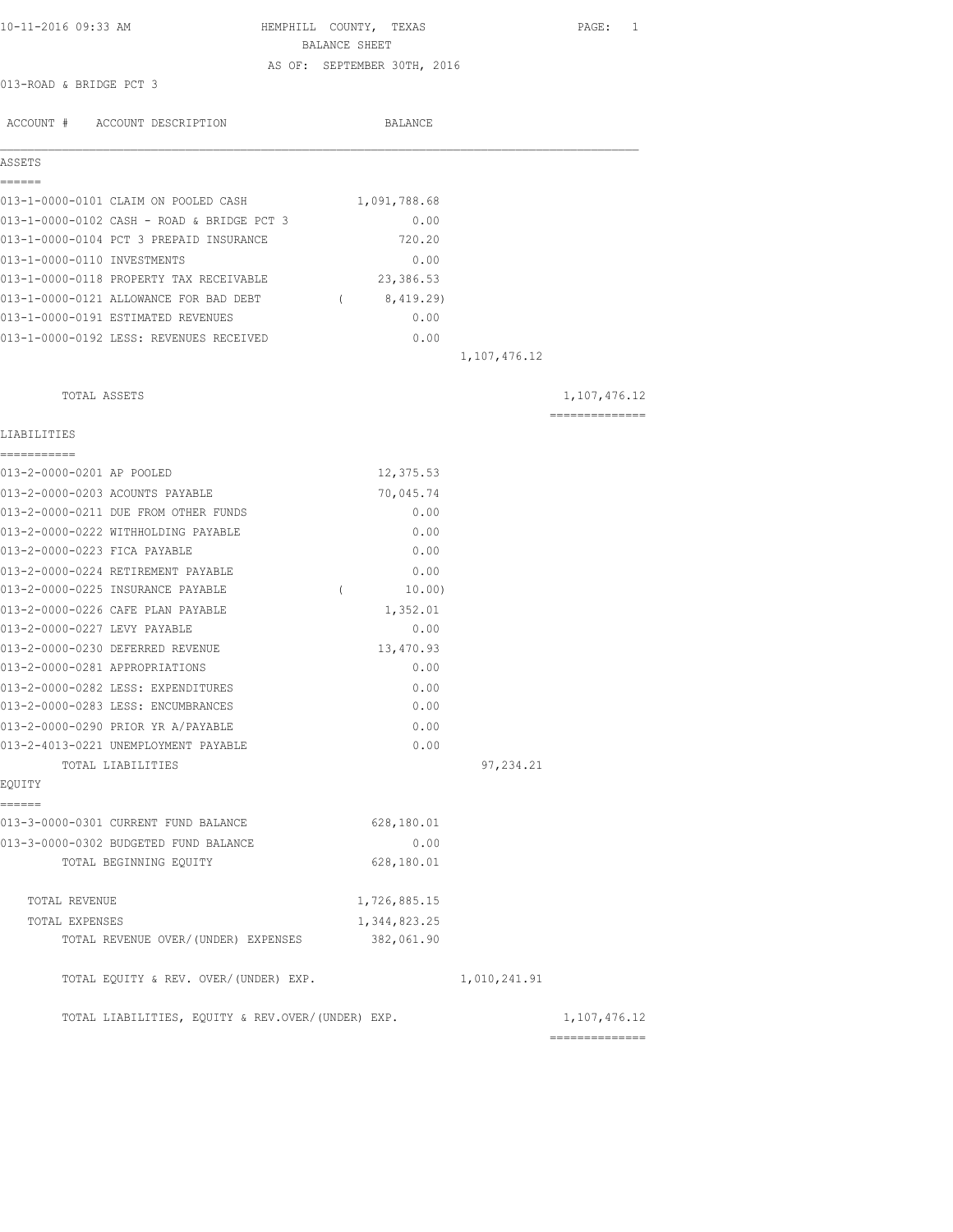| 10-11-2016 09:33 AM                               | HEMPHILL COUNTY, TEXAS      | PAGE: 1         |
|---------------------------------------------------|-----------------------------|-----------------|
|                                                   | BALANCE SHEET               |                 |
| 014-ROAD & BRIDGE PCT 4                           | AS OF: SEPTEMBER 30TH, 2016 |                 |
|                                                   |                             |                 |
| ACCOUNT # ACCOUNT DESCRIPTION                     | BALANCE                     |                 |
| ASSETS                                            |                             |                 |
| ======                                            |                             |                 |
| 014-1-0000-0101 CLAIM ON POOLED CASH              | 1,151,832.85                |                 |
| 014-1-0000-0102 CASH - ROAD & BRIDGE PCT 4        | 0.00                        |                 |
| 014-1-0000-0104 PCT 4 PREPAID INSURANCE           | 720.20                      |                 |
| 014-1-0000-0110 INVESTMENTS                       | 0.00                        |                 |
| 014-1-0000-0118 PROPERTY TAX RECEIVABLE           | 21,969.17                   |                 |
| 014-1-0000-0121 ALLOWANCE FOR BAD DEBT            | 7,909.03)<br>$\sqrt{2}$     |                 |
| 014-1-0000-0191 ESTIMATED REVENUES                | 0.00                        |                 |
| 014-1-0000-0192 LESS: REVENUES RECEIVED           | 0.00                        |                 |
|                                                   |                             | 1,166,613.19    |
| TOTAL ASSETS                                      |                             | 1,166,613.19    |
| LIABILITIES                                       |                             | --------------- |
| ------------<br>014-2-0000-0201 AP POOLED         | 39, 411.15                  |                 |
| 014-2-0000-0203 ACOUNTS PAYABLE                   | 156,395.62                  |                 |
| 014-2-0000-0211 DUE FROM OTHER FUNDS              | 0.00                        |                 |
| 014-2-0000-0222 WITHHOLDING PAYABLE               | 0.00                        |                 |
| 014-2-0000-0223 FICA PAYABLE                      | 0.00                        |                 |
| 014-2-0000-0224 RETIREMENT PAYABLE                | 0.00                        |                 |
| 014-2-0000-0225 INSURANCE PAYABLE                 | $\left($<br>14.18)          |                 |
| 014-2-0000-0226 CAFE PLAN PAYABLE                 | 0.00                        |                 |
| 014-2-0000-0227 LEVY PAYABLE                      | 0.00                        |                 |
| 014-2-0000-0230 DEFERRED REVENUE                  | 12,654.51                   |                 |
| 014-2-0000-0281 APPROPRIATIONS                    | 0.00                        |                 |
| 014-2-0000-0282 LESS: EXPENDITURES                | 0.00                        |                 |
| 014-2-0000-0283 LESS: ENCUMBRANCES                | 0.00                        |                 |
| 014-2-0000-0290 PRIOR YR A/PAYABLE                | 0.00                        |                 |
| 014-2-4014-0221 UNEMPLOYMENT PAYABLE              | 0.00                        |                 |
| TOTAL LIABILITIES                                 |                             | 208,447.10      |
| EQUITY                                            |                             |                 |
| ------                                            |                             |                 |
| 014-3-0000-0301 CURRENT FUND BALANCE              | 944, 966.35                 |                 |
| 014-3-0000-0302 BUDGETED FUND BALANCE             | 0.00<br>944, 966.35         |                 |
| TOTAL BEGINNING EQUITY                            |                             |                 |
| TOTAL REVENUE                                     | 1,428,098.31                |                 |
| TOTAL EXPENSES                                    | 1,414,898.57                |                 |
| TOTAL REVENUE OVER/(UNDER) EXPENSES               | 13,199.74                   |                 |
| TOTAL EQUITY & REV. OVER/(UNDER) EXP.             |                             | 958,166.09      |
| TOTAL LIABILITIES, EQUITY & REV.OVER/(UNDER) EXP. |                             | 1,166,613.19    |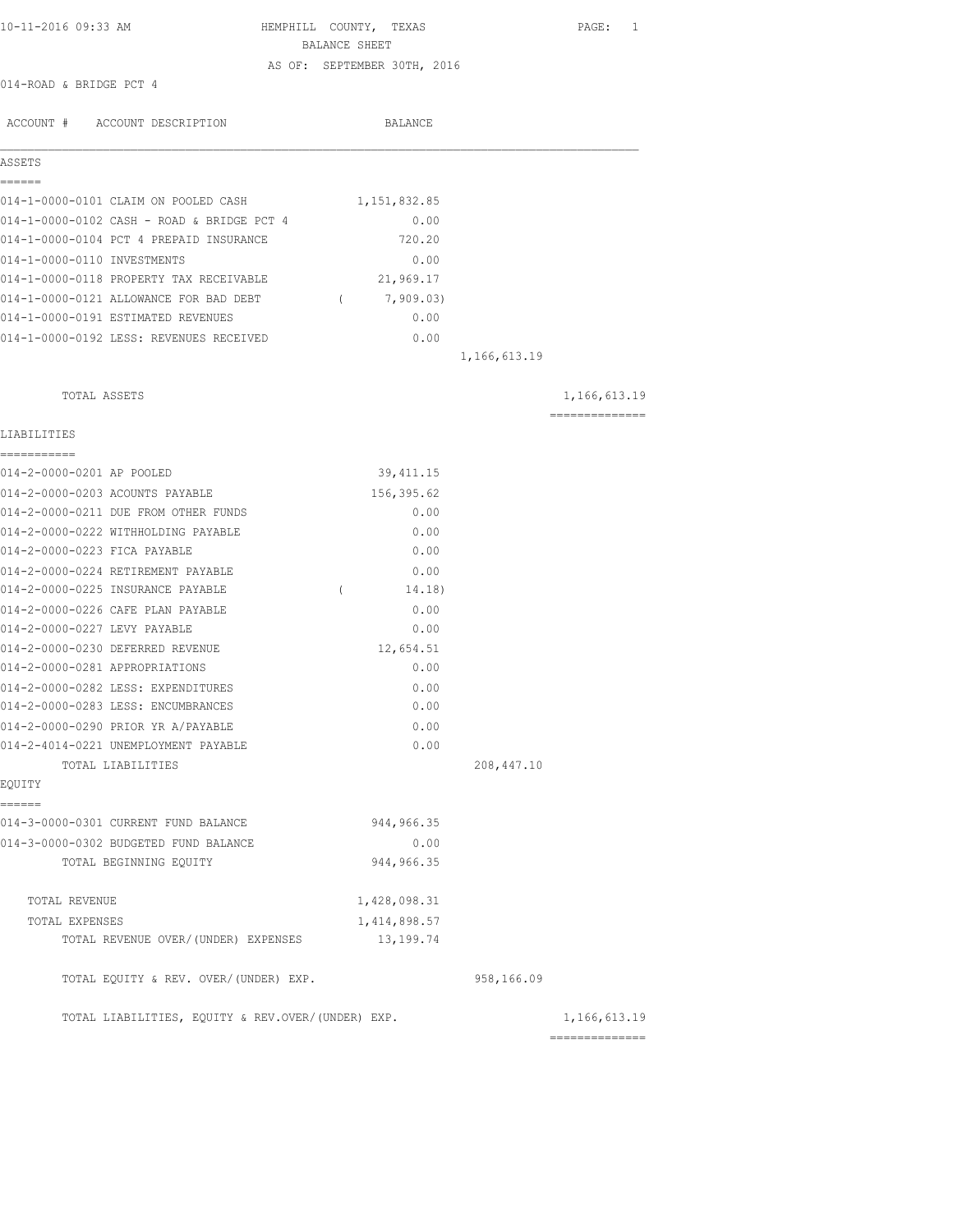| 10-11-2016 09:33 AM                               | HEMPHILL COUNTY, TEXAS      |           | PAGE: 1         |
|---------------------------------------------------|-----------------------------|-----------|-----------------|
|                                                   | BALANCE SHEET               |           |                 |
|                                                   | AS OF: SEPTEMBER 30TH, 2016 |           |                 |
| 022-CO RECORDS PRESERVATION                       |                             |           |                 |
| ACCOUNT # ACCOUNT DESCRIPTION                     | BALANCE                     |           |                 |
| ASSETS                                            |                             |           |                 |
| ======                                            |                             |           |                 |
| 022-1-0000-0101 CLAIM ON POOLED CASH              | 69,088.33                   |           |                 |
| 022-1-0000-0102 CASH - COUNTY-RECORDS PRESERVA    | 0.00                        |           |                 |
| 022-1-0000-0191 ESTIMATED REVENUES                | 0.00                        |           |                 |
| 022-1-0000-0192 LESS: REVENUES RECEIVED           | 0.00                        |           |                 |
|                                                   |                             | 69,088.33 |                 |
| TOTAL ASSETS                                      |                             |           | 69,088.33       |
| LIABILITIES                                       |                             |           | --------------- |
| ===========                                       |                             |           |                 |
| 022-2-0000-0201 AP POOLED                         | 0.00                        |           |                 |
| 022-2-0000-0203 ACOUNTS PAYABLE                   | 0.00                        |           |                 |
| 022-2-0000-0222 PAYROLL W/H PAYABLE               | 0.00                        |           |                 |
| 022-2-0000-0223 PAYROLL FICA PAYABLE              | 0.00                        |           |                 |
| 022-2-0000-0224 PAYROLL RETIREMENT PAYABLE        | 0.00                        |           |                 |
| 022-2-0000-0225 PAYROLL INSURANCE PAYABLE         | 0.00                        |           |                 |
| 022-2-0000-0281 APPROPRIATIONS                    | 0.00                        |           |                 |
| 022-2-0000-0282 LESS: EXPENDITURES                | 0.00                        |           |                 |
| 022-2-0000-0283 LESS: ENCUMBRANCES                | 0.00                        |           |                 |
| 022-2-0000-0290 PRIOR YR A/PAYABLE                | 0.00                        |           |                 |
| TOTAL LIABILITIES                                 |                             | 0.00      |                 |
| EQUITY<br>======                                  |                             |           |                 |
| 022-3-0000-0301 CURRENT FUND BALANCE              | 92,612.13                   |           |                 |
| 022-3-0000-0302 BUDGETED FUND BALANCE             | 0.00                        |           |                 |
| TOTAL BEGINNING EQUITY                            | 92,612.13                   |           |                 |
| TOTAL REVENUE                                     | 9,947.65                    |           |                 |
| TOTAL EXPENSES                                    | 33, 471.45                  |           |                 |
| TOTAL REVENUE OVER/(UNDER) EXPENSES (             | 23, 523.80                  |           |                 |
| TOTAL EQUITY & REV. OVER/(UNDER) EXP.             |                             | 69,088.33 |                 |
| TOTAL LIABILITIES, EQUITY & REV.OVER/(UNDER) EXP. |                             |           | 69,088.33       |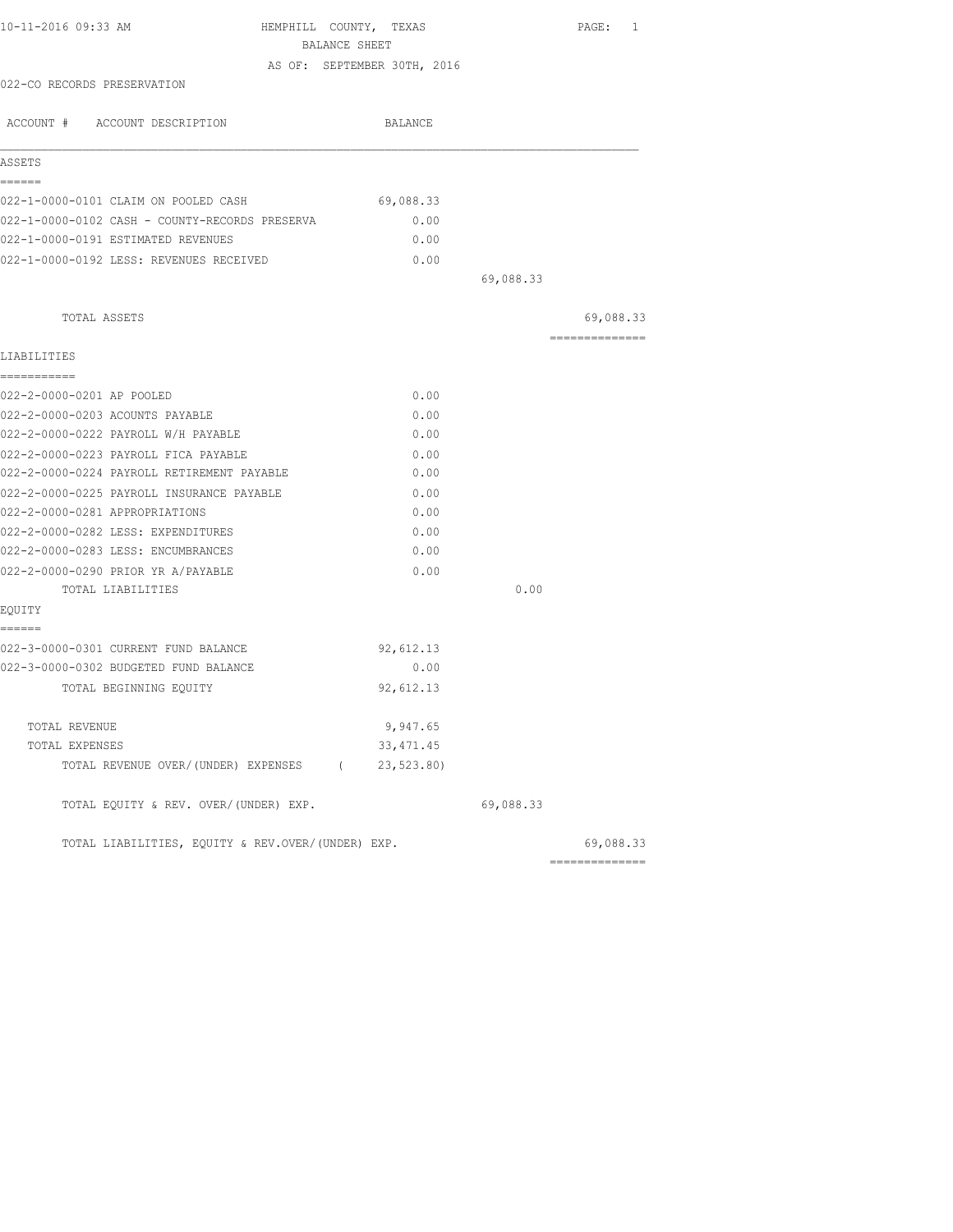| 10-11-2016 09:33 AM                               | HEMPHILL COUNTY, TEXAS<br>BALANCE SHEET |          | PAGE: 1                    |
|---------------------------------------------------|-----------------------------------------|----------|----------------------------|
|                                                   | AS OF: SEPTEMBER 30TH, 2016             |          |                            |
| 023-CLK'S RECORDS PRESERVE                        |                                         |          |                            |
| ACCOUNT # ACCOUNT DESCRIPTION                     | BALANCE                                 |          |                            |
| ASSETS                                            |                                         |          |                            |
| ------                                            |                                         |          |                            |
| 023-1-0000-0101 CLAIM ON POOLED CASH              | 3,647.13                                |          |                            |
| 023-1-0000-0102 CASH-CLK'S RECORD PRESERVATION    | 0.00                                    |          |                            |
| 023-1-0000-0191 ESTIMATED REVENUES                | 0.00                                    |          |                            |
| 023-1-0000-0192 LESS: REVENUES RECEIVED           | 0.00                                    |          |                            |
|                                                   |                                         | 3,647.13 |                            |
| TOTAL ASSETS                                      |                                         |          | 3,647.13                   |
| LIABILITIES                                       |                                         |          | ==============             |
| ------------                                      |                                         |          |                            |
| 023-2-0000-0201 AP POOLED                         | 0.00                                    |          |                            |
| 023-2-0000-0203 ACOUNTS PAYABLE                   | 0.00                                    |          |                            |
| 023-2-0000-0222 WITHHOLDING PAYABLE               | 0.00                                    |          |                            |
| 023-2-0000-0223 FICA PAYABLE                      | 0.00                                    |          |                            |
| 023-2-0000-0224 PAYROLL RETIREMENT PAYABLE        | 0.00                                    |          |                            |
| 023-2-0000-0225 PAYROLL INSURANCE PAYABLE         | 0.00                                    |          |                            |
| 023-2-0000-0281 APPROPRIATIONS                    | 0.00                                    |          |                            |
| 023-2-0000-0282 LESS: EXPENDITURES                | 0.00                                    |          |                            |
| 023-2-0000-0283 LESS: ENCUMBRANCES                | 0.00                                    |          |                            |
| 023-2-0000-0290 PRIOR YR A/PAYABLE                | 0.00                                    |          |                            |
| TOTAL LIABILITIES                                 |                                         | 0.00     |                            |
| EQUITY                                            |                                         |          |                            |
| ======<br>023-3-0000-0301 CURRENT FUND BALANCE    | 2,683.70                                |          |                            |
| 023-3-0000-0302 BUDGETED FUND BALANCE             | 0.00                                    |          |                            |
| TOTAL BEGINNING EQUITY                            | 2,683.70                                |          |                            |
|                                                   | 963.43                                  |          |                            |
| TOTAL REVENUE<br>TOTAL EXPENSES                   | 0.00                                    |          |                            |
| TOTAL REVENUE OVER/(UNDER) EXPENSES               | 963.43                                  |          |                            |
| TOTAL EQUITY & REV. OVER/(UNDER) EXP.             |                                         | 3,647.13 |                            |
|                                                   |                                         |          |                            |
| TOTAL LIABILITIES, EQUITY & REV.OVER/(UNDER) EXP. |                                         |          | 3,647.13<br>-------------- |
|                                                   |                                         |          |                            |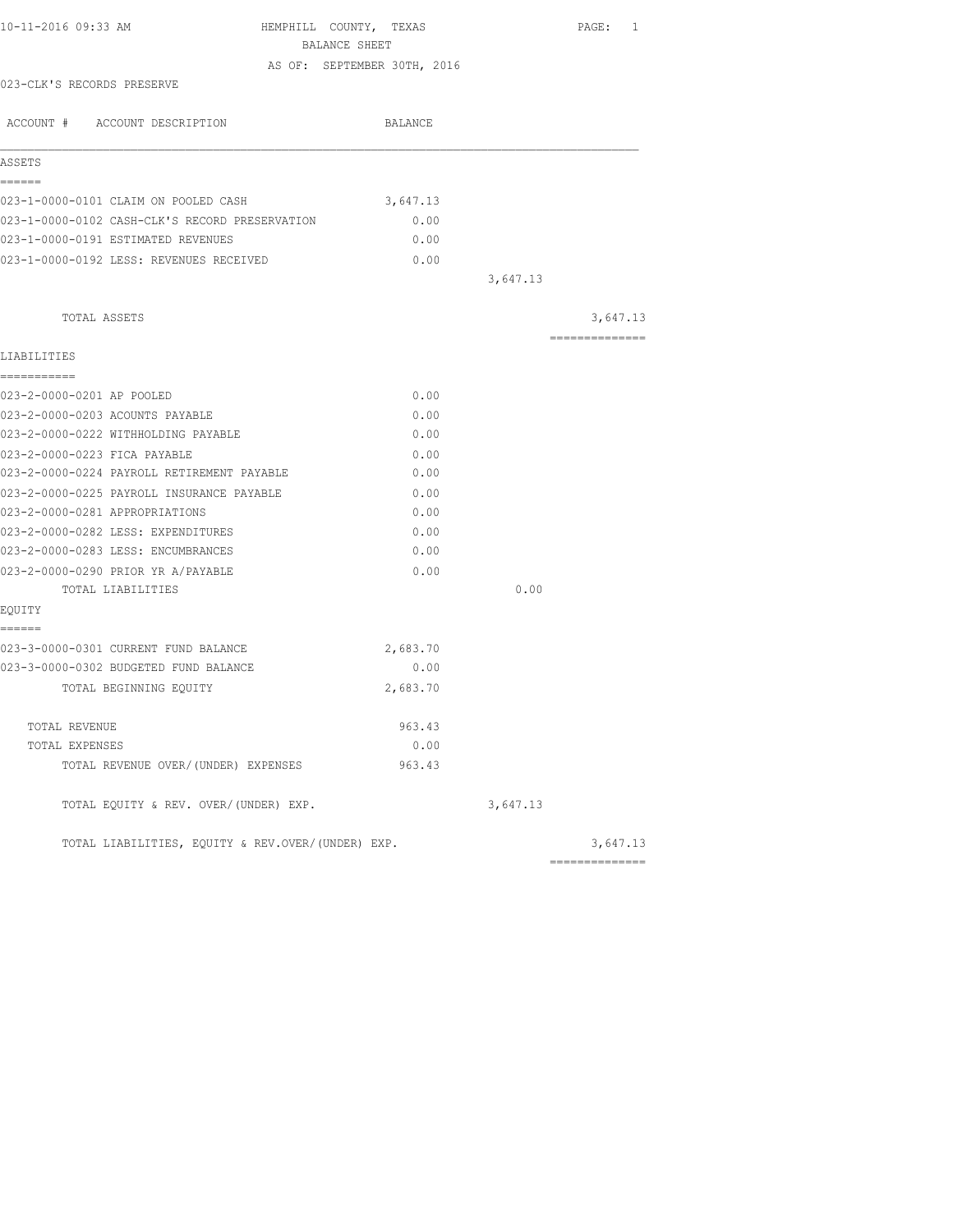| 10-11-2016 09:33 AM                               | HEMPHILL COUNTY, TEXAS<br>BALANCE SHEET |           | PAGE: 1         |
|---------------------------------------------------|-----------------------------------------|-----------|-----------------|
|                                                   | AS OF: SEPTEMBER 30TH, 2016             |           |                 |
| 024-JUSTICE COURT TECH FUND                       |                                         |           |                 |
| ACCOUNT # ACCOUNT DESCRIPTION                     | BALANCE                                 |           |                 |
| ASSETS                                            |                                         |           |                 |
| ======                                            |                                         |           |                 |
| 024-1-0000-0101 CLAIM ON POOLED CASH              | 10,206.63                               |           |                 |
| 024-1-0000-0102 CASH -TECH FUND                   | 0.00                                    |           |                 |
| 024-1-0000-0191 ESTIMATED REVENUES                | 0.00                                    |           |                 |
| 024-1-0000-0192 LESS: REVENUES RECEIVED           | 0.00                                    |           |                 |
|                                                   |                                         | 10,206.63 |                 |
| TOTAL ASSETS                                      |                                         |           | 10,206.63       |
|                                                   |                                         |           | --------------- |
| LIABILITIES<br>-----------                        |                                         |           |                 |
| 024-2-0000-0201 AP POOLED                         | 0.00                                    |           |                 |
| 024-2-0000-0203 ACOUNTS PAYABLE                   | 0.00                                    |           |                 |
| 024-2-0000-0222 PAYROLL W/H PAYABLE               | 0.00                                    |           |                 |
| 024-2-0000-0223 PAYROLL FICA PAYABLE              | 0.00                                    |           |                 |
| 024-2-0000-0224 PAYROLL RETIREMENT PAYABLE        | 0.00                                    |           |                 |
| 024-2-0000-0225 PAYROLL INSURANCE PAYABLE         | 0.00                                    |           |                 |
| 024-2-0000-0281 APPROPRIATIONS                    | 0.00                                    |           |                 |
| 024-2-0000-0282 LESS: EXPENDITURES                | 0.00                                    |           |                 |
| 024-2-0000-0283 LESS: ENCUMBRANCES                | 0.00                                    |           |                 |
| 024-2-0000-0290 PRIOR YR A/PAYABLE                | 0.00                                    |           |                 |
| TOTAL LIABILITIES                                 |                                         | 0.00      |                 |
| EQUITY                                            |                                         |           |                 |
| ======                                            |                                         |           |                 |
| 024-3-0000-0301 CURRENT FUND BALANCE              | 8,887.06                                |           |                 |
| 024-3-0000-0302 BUDGETED FUND BALANCE             | 0.00                                    |           |                 |
| TOTAL BEGINNING EQUITY                            | 8,887.06                                |           |                 |
| TOTAL REVENUE                                     | 2,456.40                                |           |                 |
| TOTAL EXPENSES                                    | 1,136.83                                |           |                 |
| TOTAL REVENUE OVER/(UNDER) EXPENSES               | 1,319.57                                |           |                 |
| TOTAL EQUITY & REV. OVER/(UNDER) EXP.             |                                         | 10,206.63 |                 |
| TOTAL LIABILITIES, EOUITY & REV.OVER/(UNDER) EXP. |                                         |           | 10,206.63       |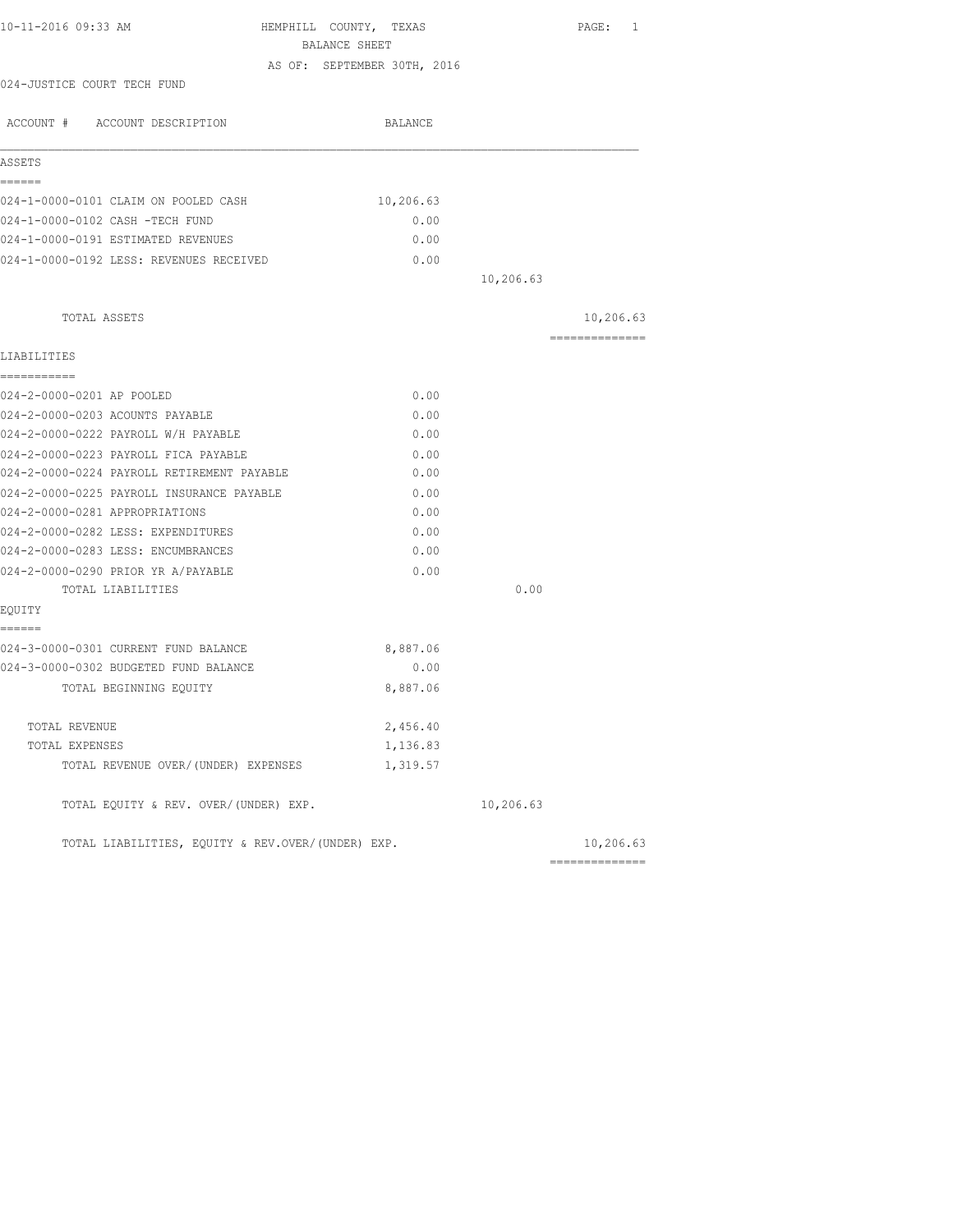| 10-11-2016 09:33 AM                               | HEMPHILL COUNTY, TEXAS<br>BALANCE SHEET |           | PAGE: 1                                                                                                                                                                                                                                                                                                                                                                                                                                                                                |
|---------------------------------------------------|-----------------------------------------|-----------|----------------------------------------------------------------------------------------------------------------------------------------------------------------------------------------------------------------------------------------------------------------------------------------------------------------------------------------------------------------------------------------------------------------------------------------------------------------------------------------|
|                                                   | AS OF: SEPTEMBER 30TH, 2016             |           |                                                                                                                                                                                                                                                                                                                                                                                                                                                                                        |
| 032-CHK COLLECTION/CO ATTY                        |                                         |           |                                                                                                                                                                                                                                                                                                                                                                                                                                                                                        |
| ACCOUNT # ACCOUNT DESCRIPTION                     | BALANCE                                 |           |                                                                                                                                                                                                                                                                                                                                                                                                                                                                                        |
| ASSETS                                            |                                         |           |                                                                                                                                                                                                                                                                                                                                                                                                                                                                                        |
| ======                                            |                                         |           |                                                                                                                                                                                                                                                                                                                                                                                                                                                                                        |
| 032-1-0000-0101 CLAIM ON POOLED CASH              | 18,256.82                               |           |                                                                                                                                                                                                                                                                                                                                                                                                                                                                                        |
| 032-1-0000-0102 CASH - CHECK COLLECTION/CO ATT    | 0.00                                    |           |                                                                                                                                                                                                                                                                                                                                                                                                                                                                                        |
| 032-1-0000-0103 PETTY CASH                        | 0.00                                    |           |                                                                                                                                                                                                                                                                                                                                                                                                                                                                                        |
| 032-1-0000-0105 PETTY CASH-CO ATTY                | 100.00                                  |           |                                                                                                                                                                                                                                                                                                                                                                                                                                                                                        |
| 032-1-0000-0191 ESTIMATED REVENUES                | 0.00                                    |           |                                                                                                                                                                                                                                                                                                                                                                                                                                                                                        |
| 032-1-0000-0192 LESS: REVENUES RECEIVED           | 0.00                                    |           |                                                                                                                                                                                                                                                                                                                                                                                                                                                                                        |
|                                                   |                                         | 18,356.82 |                                                                                                                                                                                                                                                                                                                                                                                                                                                                                        |
| TOTAL ASSETS                                      |                                         |           | 18,356.82                                                                                                                                                                                                                                                                                                                                                                                                                                                                              |
| LIABILITIES                                       |                                         |           | $\begin{array}{cccccccccc} \multicolumn{2}{c}{} & \multicolumn{2}{c}{} & \multicolumn{2}{c}{} & \multicolumn{2}{c}{} & \multicolumn{2}{c}{} & \multicolumn{2}{c}{} & \multicolumn{2}{c}{} & \multicolumn{2}{c}{} & \multicolumn{2}{c}{} & \multicolumn{2}{c}{} & \multicolumn{2}{c}{} & \multicolumn{2}{c}{} & \multicolumn{2}{c}{} & \multicolumn{2}{c}{} & \multicolumn{2}{c}{} & \multicolumn{2}{c}{} & \multicolumn{2}{c}{} & \multicolumn{2}{c}{} & \multicolumn{2}{c}{} & \mult$ |
| ===========                                       |                                         |           |                                                                                                                                                                                                                                                                                                                                                                                                                                                                                        |
| 032-2-0000-0201 AP POOLED                         | 0.00                                    |           |                                                                                                                                                                                                                                                                                                                                                                                                                                                                                        |
| 032-2-0000-0203 ACOUNTS PAYABLE                   | 0.00                                    |           |                                                                                                                                                                                                                                                                                                                                                                                                                                                                                        |
| 032-2-0000-0222 PAYROLL W/H PAYABLE               | 0.00                                    |           |                                                                                                                                                                                                                                                                                                                                                                                                                                                                                        |
| 032-2-0000-0223 PAYROLL FICA PAYABLE              | 0.00                                    |           |                                                                                                                                                                                                                                                                                                                                                                                                                                                                                        |
| 032-2-0000-0224 PAYROLL RETIREMENT PAYABLE        | 0.00                                    |           |                                                                                                                                                                                                                                                                                                                                                                                                                                                                                        |
| 032-2-0000-0225 PAYROLL INSURANCE PAYABLE         | 0.00                                    |           |                                                                                                                                                                                                                                                                                                                                                                                                                                                                                        |
| 032-2-0000-0281 APPROPRIATIONS                    | 0.00                                    |           |                                                                                                                                                                                                                                                                                                                                                                                                                                                                                        |
| 032-2-0000-0282 LESS: EXPENDITURES                | 0.00                                    |           |                                                                                                                                                                                                                                                                                                                                                                                                                                                                                        |
| 032-2-0000-0283 LESS: ENCUMBRANCES                | 0.00                                    |           |                                                                                                                                                                                                                                                                                                                                                                                                                                                                                        |
| 032-2-0000-0290 PRIOR YR A/PAYABLE                | 0.00                                    |           |                                                                                                                                                                                                                                                                                                                                                                                                                                                                                        |
| TOTAL LIABILITIES                                 |                                         | 0.00      |                                                                                                                                                                                                                                                                                                                                                                                                                                                                                        |
| EQUITY                                            |                                         |           |                                                                                                                                                                                                                                                                                                                                                                                                                                                                                        |
| ======                                            |                                         |           |                                                                                                                                                                                                                                                                                                                                                                                                                                                                                        |
| 032-3-0000-0301 CURRENT FUND BALANCE              | 18,100.72                               |           |                                                                                                                                                                                                                                                                                                                                                                                                                                                                                        |
| 032-3-0000-0302 BUDGETED FUND BALANCE             | 0.00                                    |           |                                                                                                                                                                                                                                                                                                                                                                                                                                                                                        |
| TOTAL BEGINNING EQUITY                            | 18,100.72                               |           |                                                                                                                                                                                                                                                                                                                                                                                                                                                                                        |
| TOTAL REVENUE                                     | 315.00                                  |           |                                                                                                                                                                                                                                                                                                                                                                                                                                                                                        |
| TOTAL EXPENSES                                    | 58.90                                   |           |                                                                                                                                                                                                                                                                                                                                                                                                                                                                                        |
| TOTAL REVENUE OVER/ (UNDER) EXPENSES              | 256.10                                  |           |                                                                                                                                                                                                                                                                                                                                                                                                                                                                                        |
| TOTAL EQUITY & REV. OVER/(UNDER) EXP.             |                                         | 18,356.82 |                                                                                                                                                                                                                                                                                                                                                                                                                                                                                        |
| TOTAL LIABILITIES, EQUITY & REV.OVER/(UNDER) EXP. |                                         |           | 18,356.82                                                                                                                                                                                                                                                                                                                                                                                                                                                                              |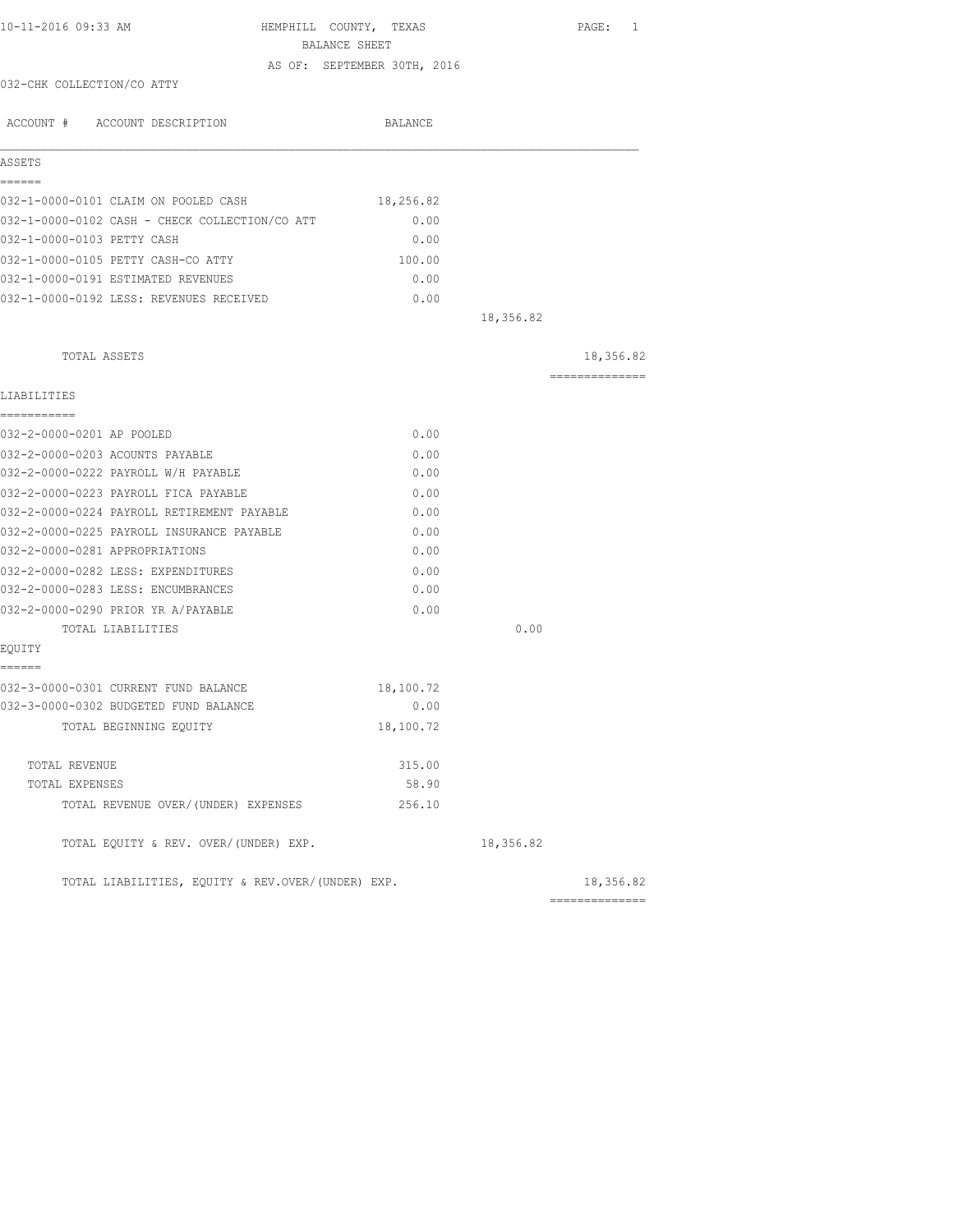| 10-11-2016 09:33 AM                               | HEMPHILL COUNTY, TEXAS<br>BALANCE SHEET |          | PAGE: 1         |
|---------------------------------------------------|-----------------------------------------|----------|-----------------|
|                                                   | AS OF: SEPTEMBER 30TH, 2016             |          |                 |
| 036-ANNUAL LEOSE/LAW                              |                                         |          |                 |
| ACCOUNT # ACCOUNT DESCRIPTION                     | BALANCE                                 |          |                 |
| ASSETS                                            |                                         |          |                 |
| ------                                            |                                         |          |                 |
| 036-1-0000-0101 CLAIM ON POOLED CASH              | 7,459.24                                |          |                 |
| 036-1-0000-0102 CASH - ANNUAL LEOSE/LAW           | 0.00                                    |          |                 |
| 036-1-0000-0191 ESTIMATED REVENUES                | 0.00                                    |          |                 |
| 036-1-0000-0192 LESS: REVENUES RECEIVED           | 0.00                                    |          |                 |
|                                                   |                                         | 7,459.24 |                 |
| TOTAL ASSETS                                      |                                         |          | 7,459.24        |
| LIABILITIES                                       |                                         |          | --------------- |
| ------------                                      |                                         |          |                 |
| 036-2-0000-0201 AP POOLED                         | 0.00                                    |          |                 |
| 036-2-0000-0203 ACOUNTS PAYABLE                   | 0.00                                    |          |                 |
| 036-2-0000-0222 PAYROLL W/H PAYABLE               | 0.00                                    |          |                 |
| 036-2-0000-0223 PAYROLL FICA PAYABLE              | 0.00                                    |          |                 |
| 036-2-0000-0224 PAYROLL RETIREMENT PAYABLE        | 0.00                                    |          |                 |
| 036-2-0000-0225 PAYROLL INSURANCE PAYABLE         | 0.00                                    |          |                 |
| 036-2-0000-0281 APPROPRIATIONS                    | 0.00                                    |          |                 |
| 036-2-0000-0282 LESS: EXPENDITURES                | 0.00                                    |          |                 |
| 036-2-0000-0283 LESS: ENCUMBRANCES                | 0.00                                    |          |                 |
| 036-2-0000-0290 PRIOR YR A/PAYABLE                | 0.00                                    |          |                 |
| TOTAL LIABILITIES                                 |                                         | 0.00     |                 |
| EQUITY<br>======                                  |                                         |          |                 |
| 036-3-0000-0301 CURRENT FUND BALANCE              | 6,897.54                                |          |                 |
| 036-3-0000-0302 BUDGETED FUND BALANCE             | 0.00                                    |          |                 |
| TOTAL BEGINNING EQUITY                            | 6,897.54                                |          |                 |
| TOTAL REVENUE                                     | 1,644.53                                |          |                 |
| TOTAL EXPENSES                                    | 1,082.83                                |          |                 |
| TOTAL REVENUE OVER/(UNDER) EXPENSES               | 561.70                                  |          |                 |
| TOTAL EQUITY & REV. OVER/(UNDER) EXP.             |                                         | 7,459.24 |                 |
| TOTAL LIABILITIES, EQUITY & REV.OVER/(UNDER) EXP. |                                         |          | 7,459.24        |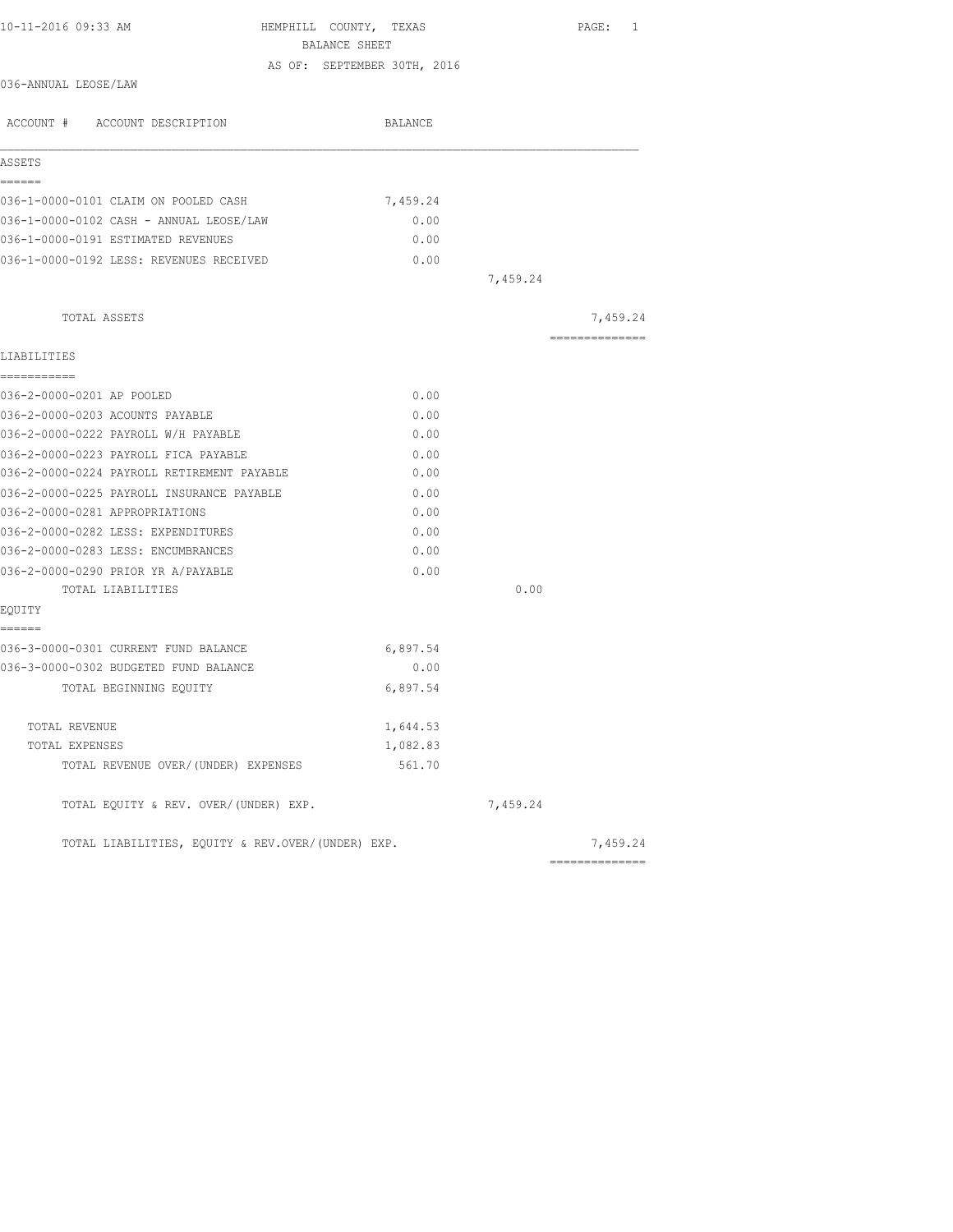| 10-11-2016 09:33 AM                            | HEMPHILL COUNTY, TEXAS<br>BALANCE SHEET | PAGE: 1        |
|------------------------------------------------|-----------------------------------------|----------------|
|                                                | AS OF: SEPTEMBER 30TH, 2016             |                |
| 046-SCAAP                                      |                                         |                |
| ACCOUNT # ACCOUNT DESCRIPTION                  | BALANCE                                 |                |
| ASSETS                                         |                                         |                |
| ------                                         |                                         |                |
| 046-1-0000-0101 CLAIM ON POOLED CASH           | 60,843.56                               |                |
| 046-1-0000-0102 CASH - SCAAP                   | 0.00                                    |                |
| 046-1-0000-0191 ESTIMATED REVENUES             | 0.00                                    |                |
| 046-1-0000-0192 LESS: REVENUES RECEIVED        | 0.00                                    |                |
|                                                | 60,843.56                               |                |
| TOTAL ASSETS                                   |                                         | 60,843.56      |
| LIABILITIES                                    |                                         | ============== |
| ===========                                    |                                         |                |
| 046-2-0000-0201 AP POOLED                      | 1,314.10                                |                |
| 046-2-0000-0203 ACOUNTS PAYABLE                | 0.00                                    |                |
| 046-2-0000-0222 PAYROLL W/H PAYABLE            | 0.00                                    |                |
| 046-2-0000-0223 PAYROLL FICA PAYABLE           | 0.00                                    |                |
| 046-2-0000-0224 PAYROLL RETIREMENT PAYABLE     | 0.00                                    |                |
| 046-2-0000-0225 PAYROLL INSURANCE PAYABLE      | 0.00                                    |                |
| 046-2-0000-0281 APPROPRIATIONS                 | 0.00                                    |                |
| 046-2-0000-0282 LESS: EXPENDITURES             | 0.00                                    |                |
| 046-2-0000-0283 LESS: ENCUMBRANCES             | 0.00                                    |                |
| TOTAL LIABILITIES                              | 1,314.10                                |                |
| EQUITY<br>======                               |                                         |                |
| 046-3-0000-0301 CURRENT FUND BALANCE           | 65, 553.49                              |                |
| 046-3-0000-0302 BUDGETED FUND BALANCE          | 0.00                                    |                |
| TOTAL BEGINNING EOUITY                         | 65, 553.49                              |                |
| TOTAL REVENUE                                  | 3,229.00                                |                |
| TOTAL EXPENSES                                 | 9,253.03                                |                |
| TOTAL REVENUE OVER/(UNDER) EXPENSES (6,024.03) |                                         |                |
| TOTAL EQUITY & REV. OVER/(UNDER) EXP.          | 59,529.46                               |                |

TOTAL LIABILITIES, EQUITY & REV.OVER/(UNDER) EXP.

| 60,843.56 |
|-----------|
|           |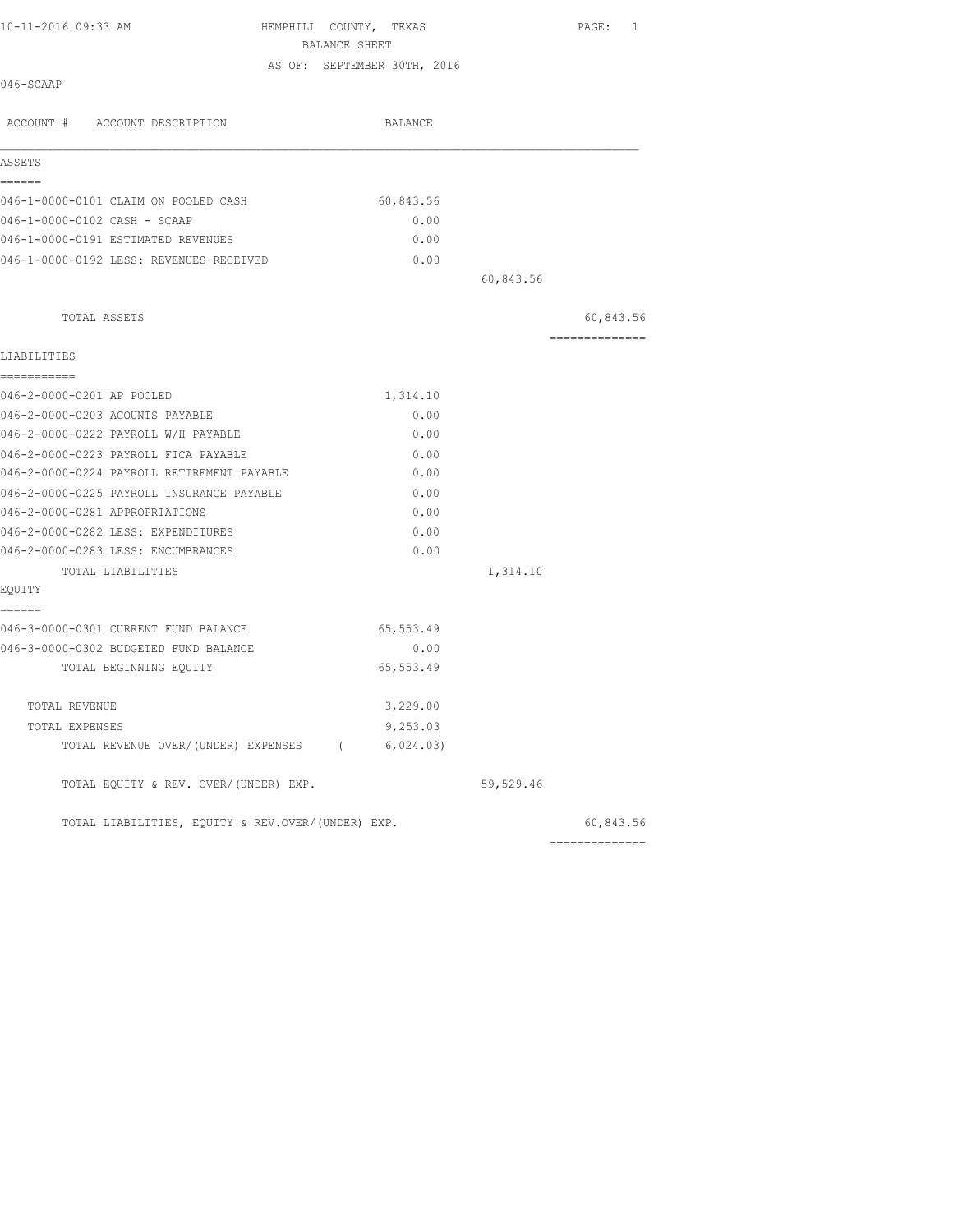|                                         |           |                                                                                                                             | PAGE: 1        |
|-----------------------------------------|-----------|-----------------------------------------------------------------------------------------------------------------------------|----------------|
|                                         |           |                                                                                                                             |                |
|                                         |           |                                                                                                                             |                |
|                                         |           |                                                                                                                             |                |
| ACCOUNT # ACCOUNT DESCRIPTION           | BALANCE   |                                                                                                                             |                |
|                                         |           |                                                                                                                             |                |
| 047-1-0000-0101 SHERIFF COMMISSARY      | 10,875.39 |                                                                                                                             |                |
| 047-1-0000-0102 CASH-SHERIFF COMMISSARY | 0.00      |                                                                                                                             |                |
|                                         |           | 10,875.39                                                                                                                   |                |
|                                         |           |                                                                                                                             | 10,875.39      |
|                                         |           |                                                                                                                             | ============== |
| 047-3-0000-0301 SHERIFF COMMISSARY      | 10,875.39 |                                                                                                                             |                |
|                                         | 10,875.39 |                                                                                                                             |                |
|                                         | 0.00      |                                                                                                                             |                |
|                                         | 0.00      |                                                                                                                             |                |
| TOTAL REVENUE OVER/(UNDER) EXPENSES     | 0.00      |                                                                                                                             |                |
| TOTAL EQUITY & REV. OVER/(UNDER) EXP.   |           | 10,875.39                                                                                                                   |                |
|                                         |           |                                                                                                                             | 10,875.39      |
|                                         |           | HEMPHILL COUNTY, TEXAS<br>BALANCE SHEET<br>AS OF: SEPTEMBER 30TH, 2016<br>TOTAL LIABILITIES, EQUITY & REV.OVER/(UNDER) EXP. |                |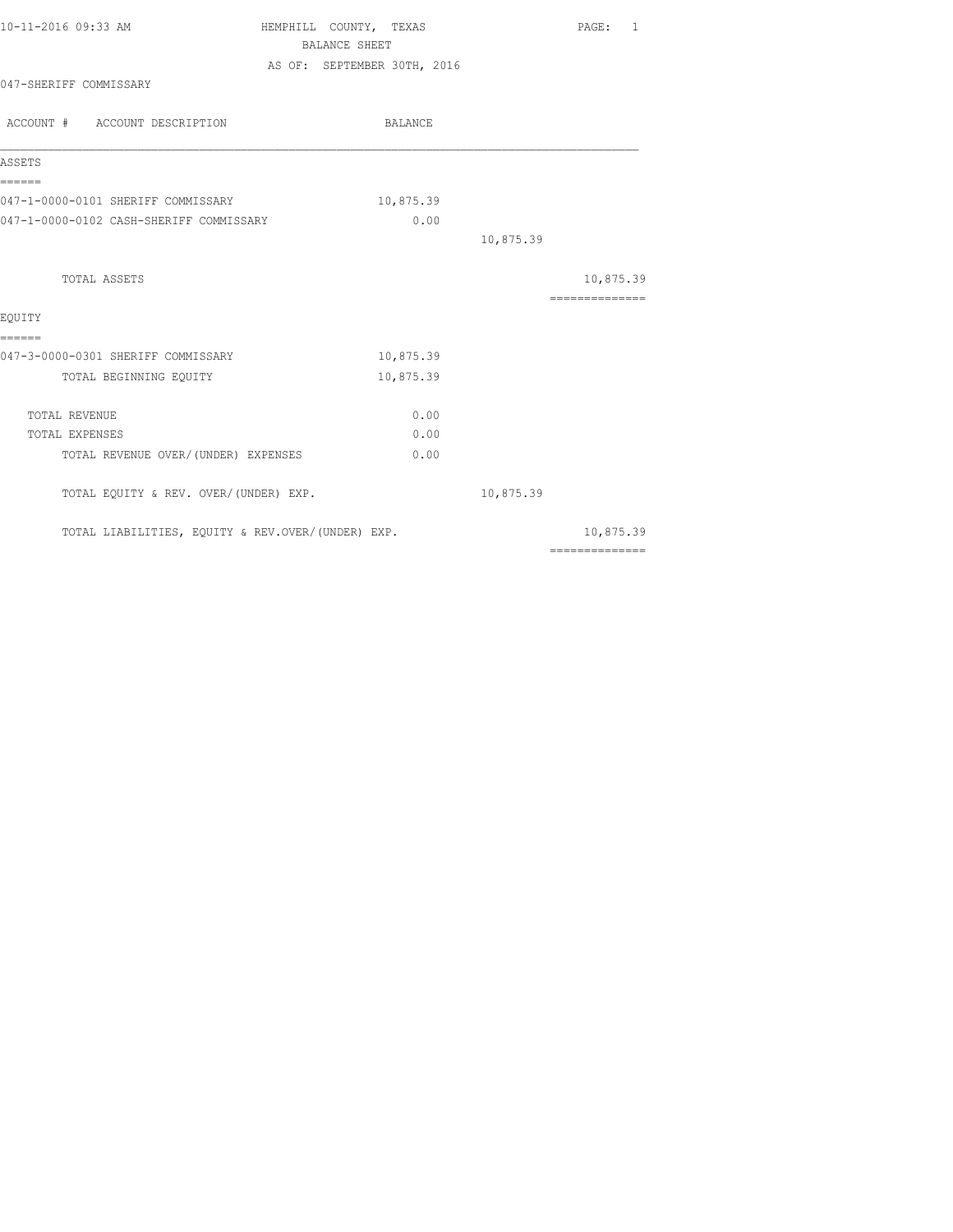| 10-11-2016 09:33 AM | HEMPHILL COUNTY, TEXAS      |  | PAGE: |  |
|---------------------|-----------------------------|--|-------|--|
|                     | BALANCE SHEET               |  |       |  |
|                     | AS OF: SEPTEMBER 30TH, 2016 |  |       |  |
| 048-SHERIFF SEIZURE |                             |  |       |  |

| ACCOUNT # ACCOUNT DESCRIPTION                     | <b>BALANCE</b> |          |                            |
|---------------------------------------------------|----------------|----------|----------------------------|
| ASSETS                                            |                |          |                            |
| ======<br>048-1-0000-0102 CASH                    | 5,306.77       |          |                            |
|                                                   |                | 5,306.77 |                            |
| TOTAL ASSETS                                      |                |          | 5,306.77<br>============== |
| EOUITY                                            |                |          |                            |
| ======<br>048-3-0000-0301 FUND BALANCE            | 5,306.77       |          |                            |
| TOTAL BEGINNING EQUITY                            | 5,306.77       |          |                            |
| <b>TOTAL REVENUE</b>                              | 0.00           |          |                            |
| TOTAL EXPENSES                                    | 0.00           |          |                            |
| TOTAL REVENUE OVER/ (UNDER) EXPENSES              | 0.00           |          |                            |
| TOTAL EQUITY & REV. OVER/(UNDER) EXP.             |                | 5,306.77 |                            |
| TOTAL LIABILITIES, EQUITY & REV.OVER/(UNDER) EXP. |                |          | 5,306.77                   |
|                                                   |                |          | ==============             |